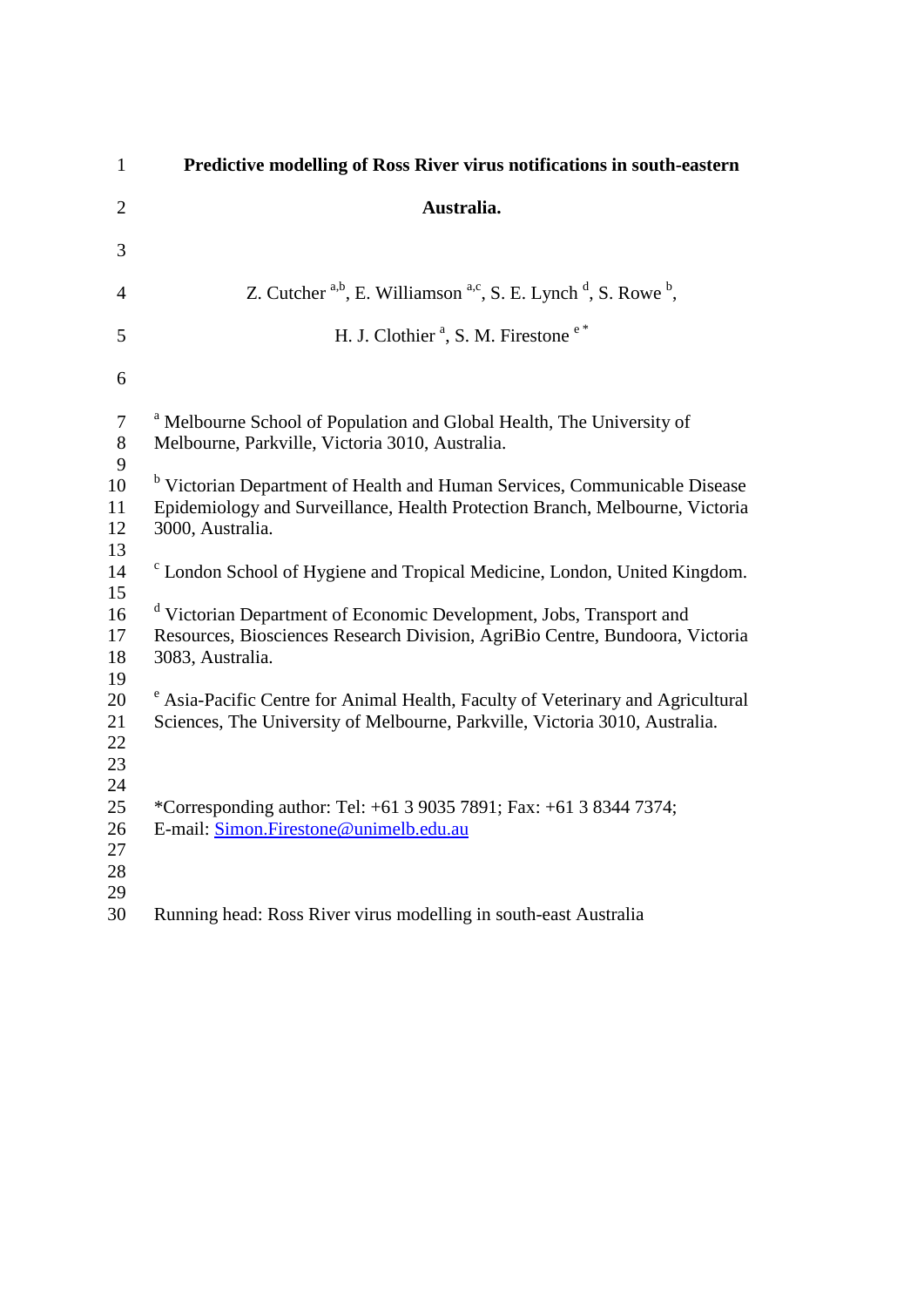## **Summary**

 Ross River virus (RRV) is a mosquito-borne virus endemic to Australia. The disease, marked by arthritis, myalgia and rash, has a complex epidemiology involving several mosquito species and wildlife reservoirs. Outbreak years coincide with climatic conditions conducive to mosquito population growth. We developed regression models for human RRV notifications in the Mildura Local Government Area, Victoria, Australia with the objective of increasing understanding of the relationships in this complex system, providing trigger points for intervention and developing a forecast model. Surveillance, climatic, environmental and entomological data for the period July 2000–June 2011 were used for model training then forecasts were validated for July 2011–June 2015. Rainfall and vapour pressure were the key factors for forecasting RRV notifications. Validation of models showed they predicted RRV counts with an accuracy of 81%. Two major RRV mosquito vectors (*Culex annulirostris* and *Aedes camptorhynchus*) were important in the final estimation model at proximal lags. The findings of this analysis advance understanding of the drivers of RRV in temperate climatic zones and the models will inform public health agencies of

periods of increased risk.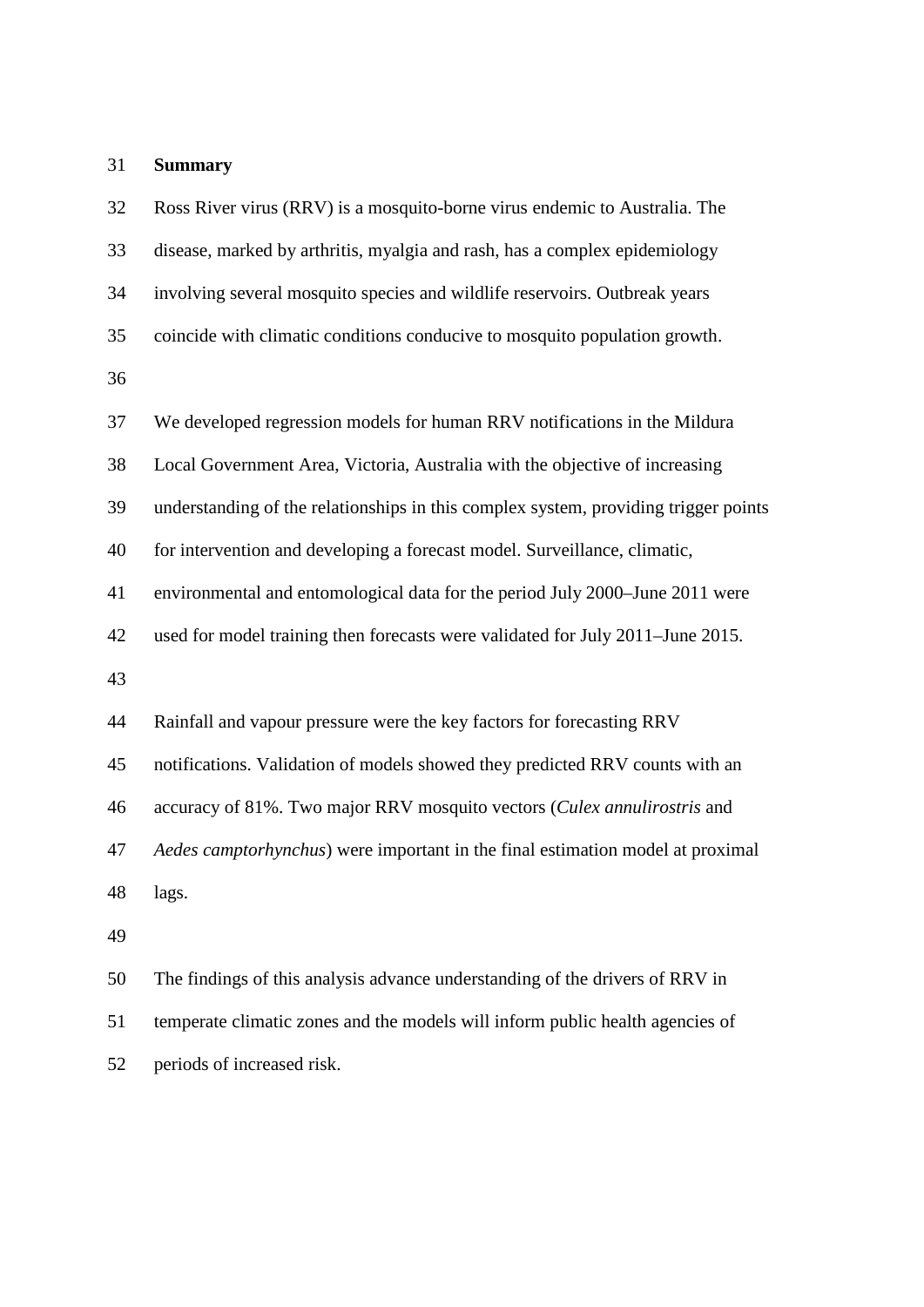## **1. Introduction**

 Ross River virus (RRV), Family *Togaviridae* Genus *Alphavirus*, is the most common mosquito-borne virus in Australia, with the largest burden occurring in the tropical north [1]. Symptoms in humans include debilitating fatigue, muscle and joint pain that persist between 3–6 months, and up to a year in some cases [2], leading to significant morbidity and economic loss [3]. However, 55–75% of cases are asymptomatic [4]. In the southeast State of Victoria, RRV is endemic with seasonal incidence. Most cases occur during the Southern hemisphere summer and early autumn, so reporting of arbovirus notifiable disease surveillance data typically refers to Australian financial years (1 July to 30 June the following calendar year) [1]. In the period July 2005–June 2010, a mean of 214 human cases were notified per year in Victoria (3.8 per 100,000 people per year), with the majority acquiring infection in either northern regions of the State (the Murray Valley) or southeast coastal regions [1]. Outbreaks have occurred in 1992/93, 1996/97, and more recently in 2010/11 when 1312 cases were notified across the State (23.3 per 100,000 people) [5]. 

 The epidemiology of RRV is complex with the disease maintained in wildlife reservoirs and transmitted to humans by mosquitoes, with human-mosquito- human transmission potentially occurring during epidemics [4]. The virus has been isolated from over 40 different mosquito species however only a small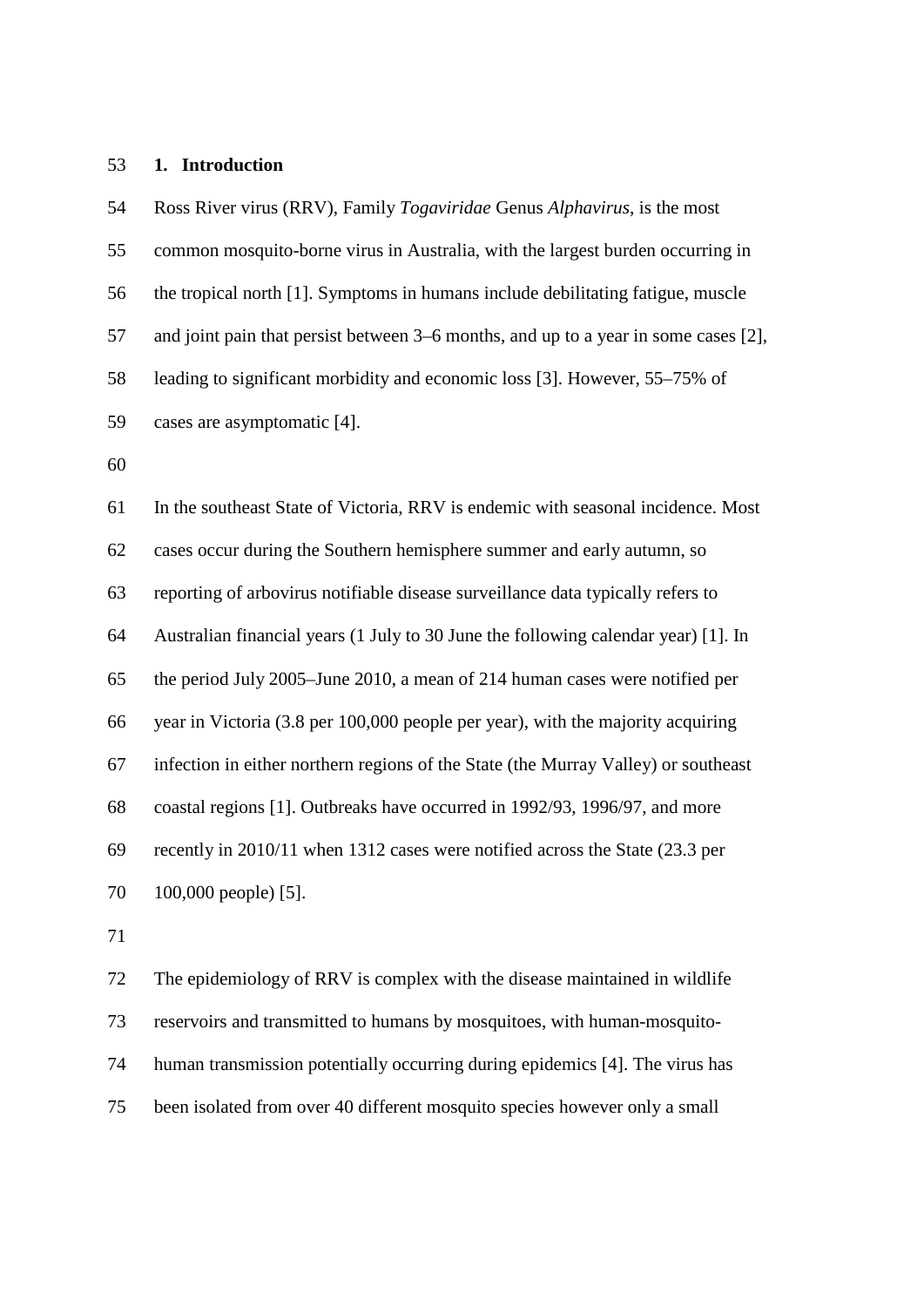| 76 | number are thought to be competent vectors [6]. The predominant mosquito            |
|----|-------------------------------------------------------------------------------------|
| 77 | vector species vary by location and season. Macropods are thought to be the major   |
| 78 | wildlife reservoir, which also vary by ecological niche. Other marsupials,          |
| 79 | rodents and flying foxes may also be involved [6], particularly in urban areas [4]. |
| 80 | Horses can also be clinically infected [7], however their role in amplifying the    |
| 81 | virus is unclear.                                                                   |
| 82 |                                                                                     |
| 83 | Arboviral surveillance and intervention in Victoria<br>1.1.                         |
| 84 | Ross River virus is a notifiable human disease under the Public Health and          |
| 85 | Wellbeing Regulations (2009). In Victoria, doctors and/or pathology laboratories    |
| 86 | must notify all laboratory confirmed cases to the Department of Health and          |
| 87 | Human Services (DHHS) within five days of diagnosis. According to the               |
| 88 | nationally agreed case definition [1] laboratory definitive evidence confirming a   |
| 89 | case requires either:                                                               |
| 90 | isolation of RRV, or                                                                |
| 91 | detection of RRV nucleic acid, or                                                   |
| 92 | immunoglobulin G (IgG) seroconversion or a significant increase in                  |
| 93 | antibody level or a $\ge$ fourfold rise in titre to RRV, or                         |
| 94 | detection of RRV-specific IgM, in the absence of Barmah Forest virus                |
| 95 | IgM, unless Ross River virus IgG is also detected, or                               |
| 96 | detection of RRV-specific IgM in the presence of Ross River virus IgG.              |
| 97 |                                                                                     |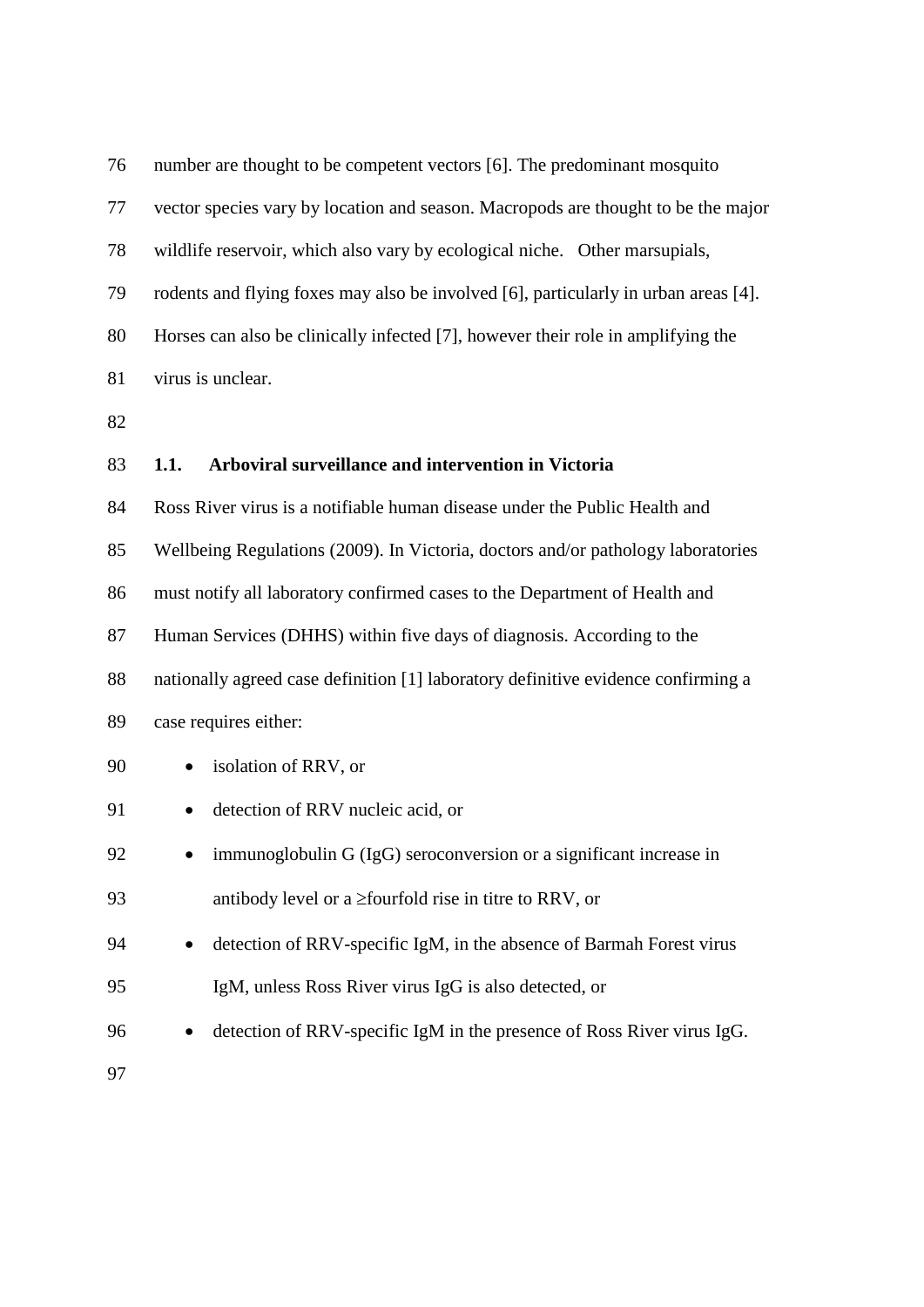Control of arboviruses relies on early detection of increased levels of mosquitoes and/or virus activity, prompting public health interventions including vector control and public education for bite prevention [8]. Under the Victorian Arbovirus Disease Control Program (VADCP) local governments across Victoria implement surveillance and control strategies on vector mosquito populations during the peak season between November and April each year when most human arbovirus notifications are received [9]. This program has been providing standardized adult mosquito monitoring and sentinel chicken surveillance targeted at Murray Valley encephalitis (MVE) and other endemic arboviruses since 1991 in a One Health model of collaboration. The Victorian Department of Economic Development, Jobs, Transport and Resources (DEDJTR) provides virological and entomological support to the VADCP, funded equally by the DHHS and the local governments involved, overseen by a multidisciplinary Task Force. Surveillance involves weekly mosquito trapping using carbon dioxide and light-baited traps in eight local government areas across Victoria. Mosquitoes are counted and identified by species and viral isolation is attempted in an effort to detect the presence of RRV.

 Before and during each peak season for arboviral activity, the VADCP analyses three broad environmental indicators [9-11] of conditions suitable for increased MVE virus activity in southeast Australia. Meteorological data (rainfall in the catchment basins of the four main river systems in Eastern Australia and proxy measures for the Southern Oscillation Index (SOI) and La Niña events) are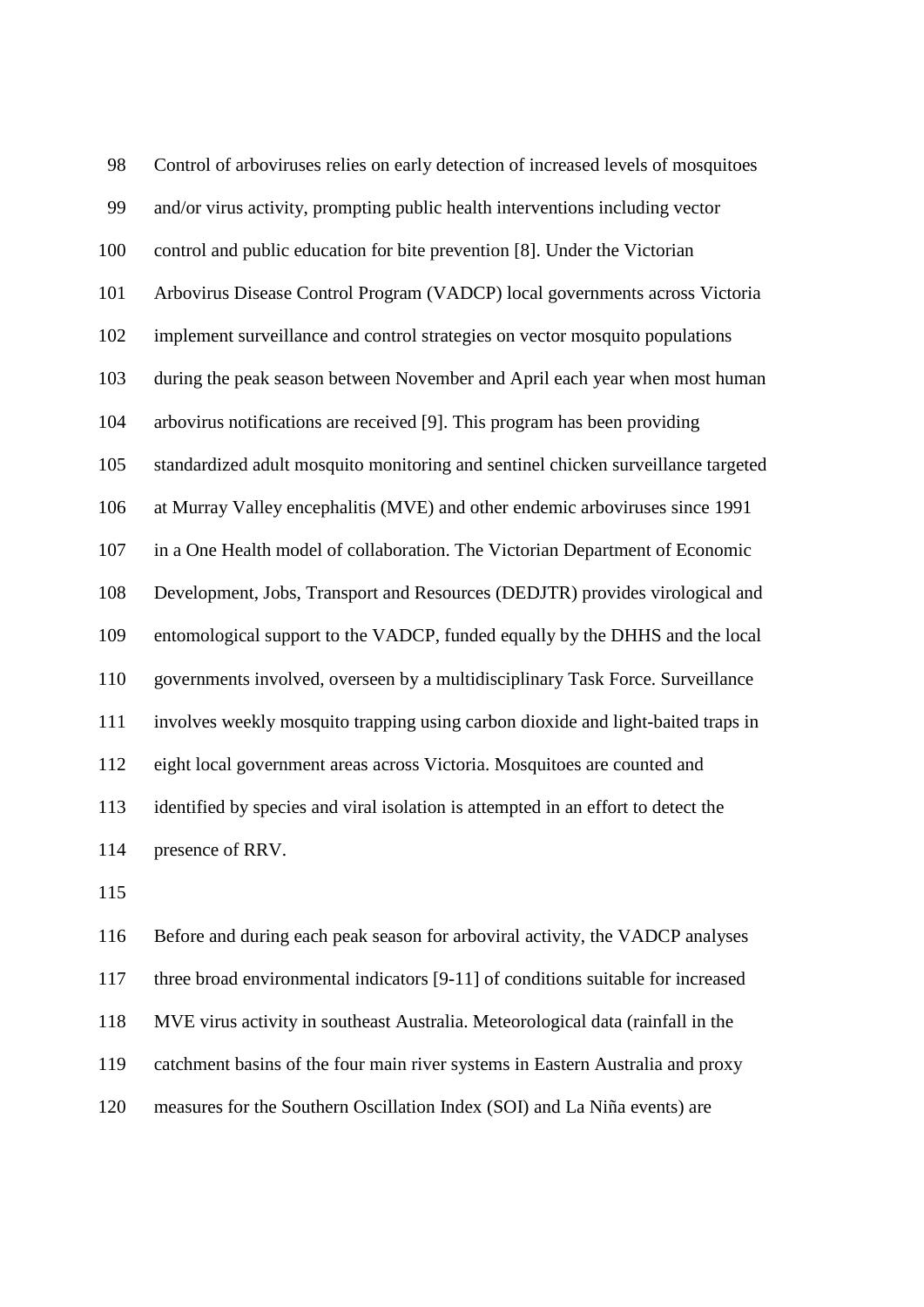considered by DHHS and councils to inform of likely disease occurrence and when to instigate interventions. No models are currently available to combine these data for RRV prediction, with public health interventions being informed by routine notifiable disease surveillance and mosquito monitoring through the VADCP.

**1.2. Modelling and prediction**

 Due to the climatic dependence of wildlife and mosquito populations, models using climate and/or entomological variables to predict RRV incidence may be helpful for informing disease control activities and forecasting the impact of climate change. A detailed review [3] describes previous models for RRV. Most predictive models for RRV have used logistic regression to estimate the odds or probability of an outbreak within a season, using seasonal variables at fixed points in time [12-16]. Others have explored prediction of disease using time-series analysis techniques [12], such as seasonal autoregressive integrated moving average and polynomial distributed lag (PDL) time-series models [17], and also negative binomial regression [18], to predict rates of disease, rather than simply whether or not an outbreak might occur in a season. Models tailored to conditions at the local level have tended to have better predictive capacity than broader geographic models [13]. All previous models based on RRV surveillance data for Southern Australia have estimated associations with annual case counts, with only two incorporating both entomological and climatic variables (for the southwest region of Western Australia [13] and southern South Australia [15]). None of the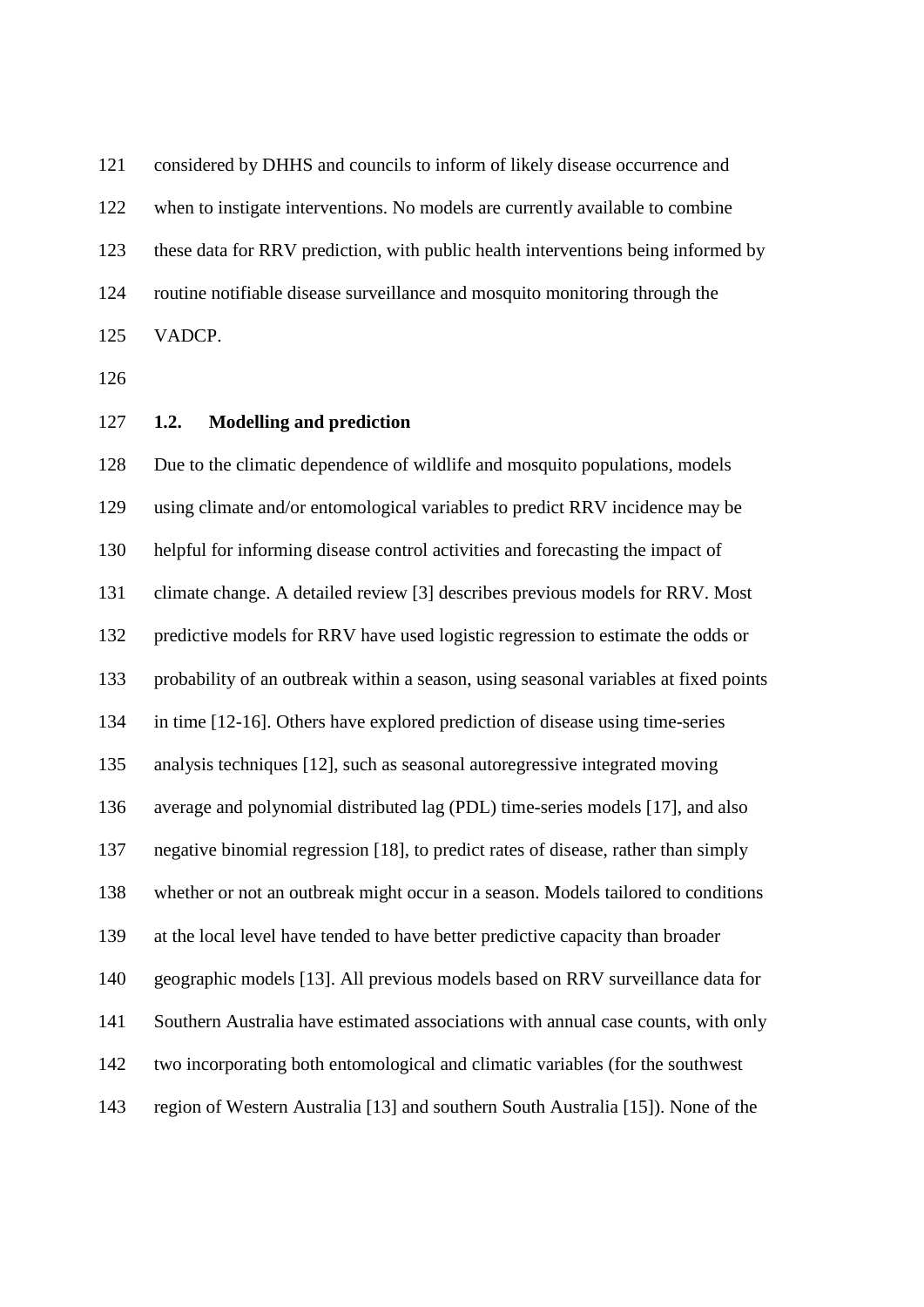models for RRV in southern Australia have attempted to model monthly counts

and none have explicitly undertaken out-of-sample validation (forecasting),

however their outputs have informed surveillance and control activities.

 Models combining mosquito count and climate data have produced better results than models considering climatic variables alone [13, 17]. For example, Woodruff et al. (2006) developed early and late warning models for RRV outbreak years in 14 statistical local areas of Western Australia and found climate data alone had 64% sensitivity for an early warning model, and the addition of mosquito surveillance data increased the sensitivity to 85%. Previous models for predicting RRV in Victoria [16] have used only climatic data at one time point per season (total rainfall in July, maximum temperature in November) to estimate the probability of an outbreak during peak transmission season for two adjacent areas in the Murray Valley, achieving in-sample sensitivity (internal 'rotational' validation) of between 64–96% for predicting an outbreak season. The aim of this analysis was to develop predictive models for monthly counts of human RRV notifications in a highly affected inland location. Specific objectives included estimating the association between notified case counts and explanatory climatic, environmental and entomological variables, evaluating the usefulness of mosquito count data for informing public health interventions by estimating trigger points for action and, lastly, developing a forecasting tool.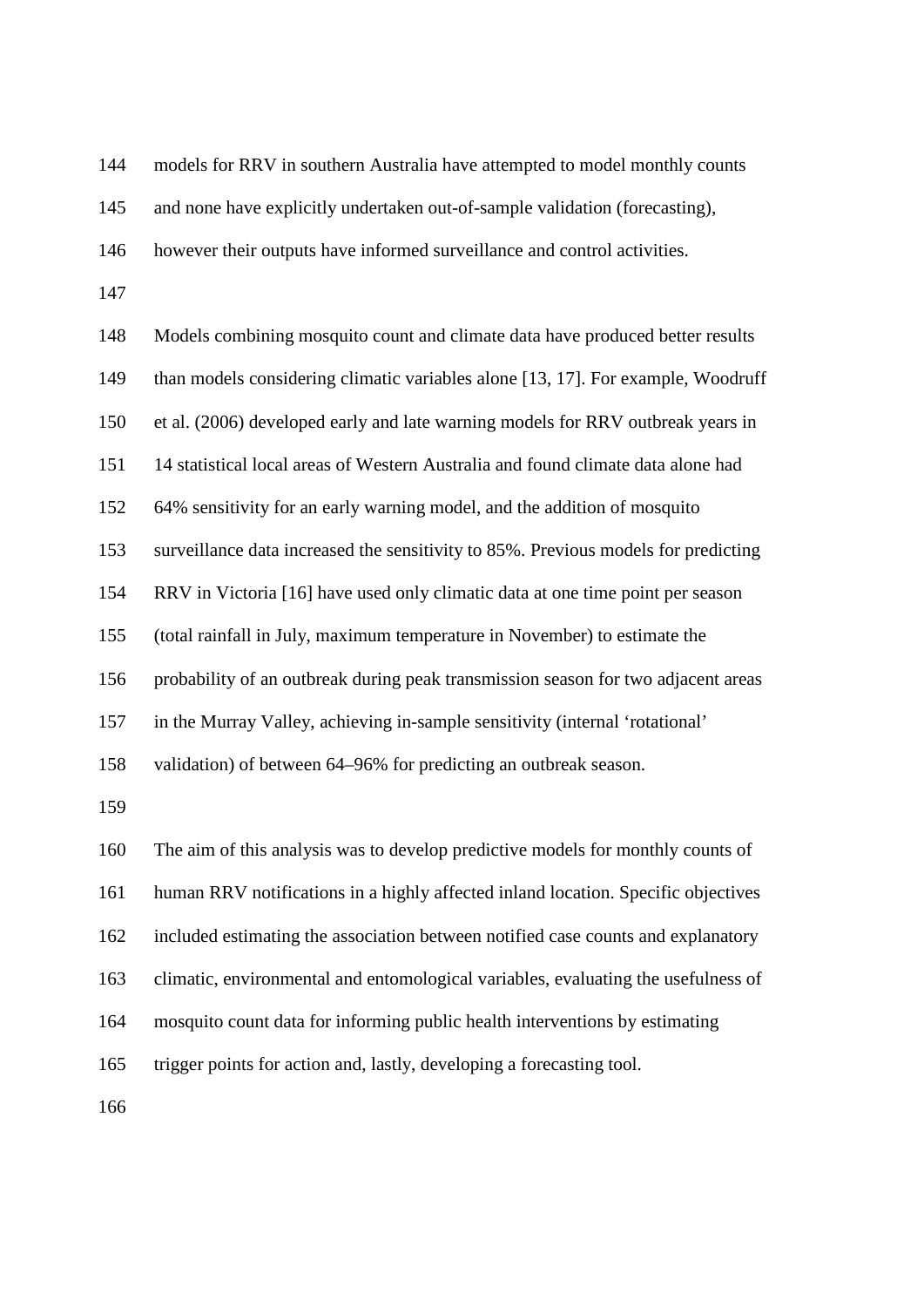#### **2. Methods**

#### **2.1. Data**

Mildura Local Government Area (LGA), located inland in northwest Victoria

- (Figure 1) was selected for this analysis as it has the highest RRV disease burden
- in the State. RRV notifiable disease surveillance data for the period July 2000–
- June 2015 were provided by the DHHS including the following variables:

estimated date of onset, 5 year age-group, sex and residential address (or exposure

address where ascertained at interview by health officials). These data were

geocoded utilising the Google Maps® application programming interface,

aggregated by month of onset and divided by annual Australian Bureau of

Statistics estimates of the resident LGA population.

Weekly mosquito trapping count data were provided by the Victorian Department

of Economic Development, Jobs, Transport and Resources (DEDJTR) for the

same time period, for four traps in the Mildura LGA. Six species of interest were

investigated for predictive value, including two thought to play a major role in

Victoria in RRV transmission [4] (*Aedes camptorhynchus* and *Culex* 

*annulirostris*), two mosquito species with possible roles in transmission (*Ae.*

*notoscriptus*, *Coquillettidia linealis*) and two further species with unknown

importance for RRV transmission (*Cx. australicus*, the principal vector for MVE,

and *Cx. globicoxitus*). Mosquitoes are only counted for the months November to

April of each year. The median, mean and maximum counts across the four traps

located in the Mildura LGA were calculated each month and categorized as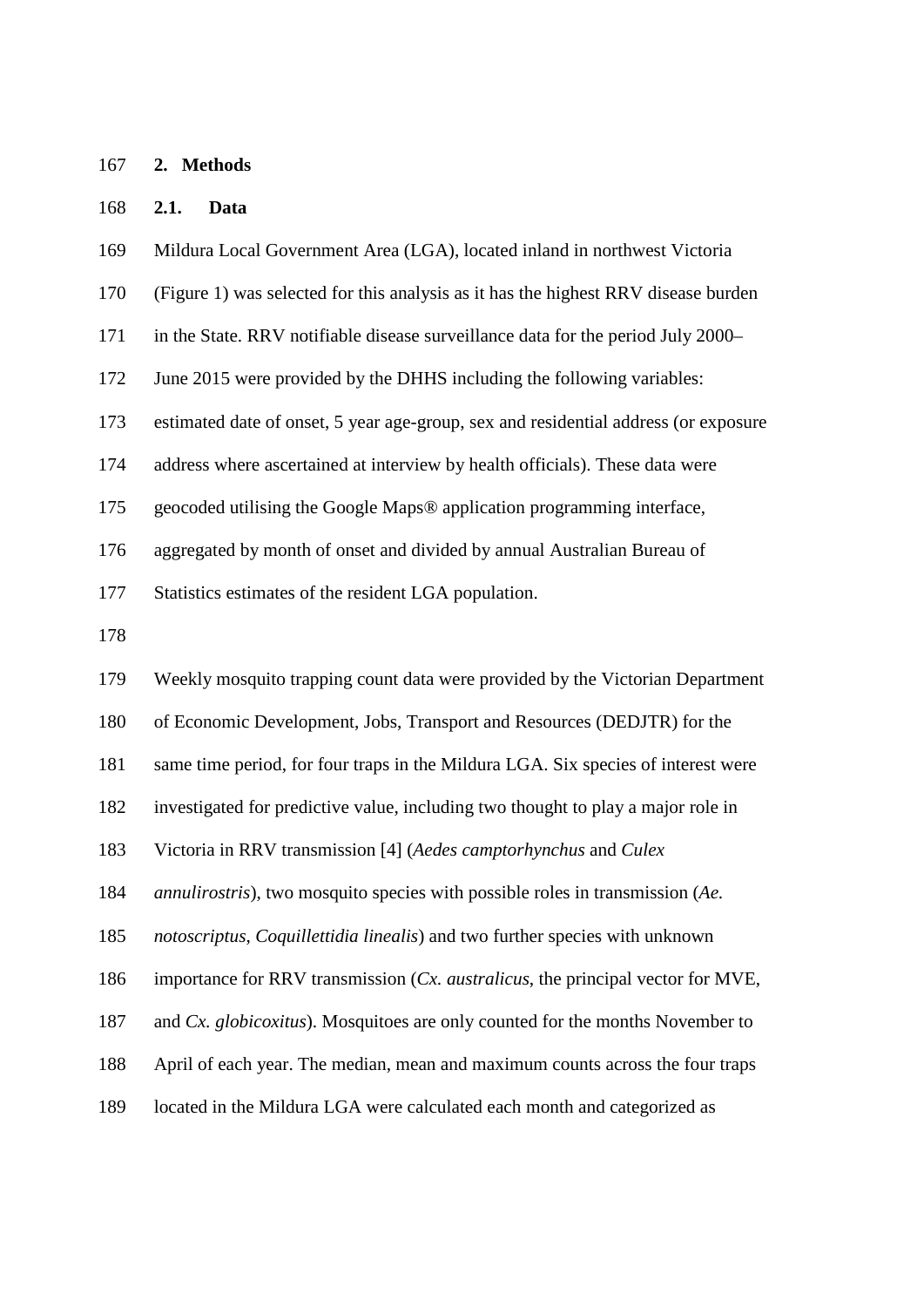| 190 | follows for each species: "no mosquitoes trapped" (the reference category), "1–9 |
|-----|----------------------------------------------------------------------------------|
| 191 | mosquitoes", "10–99 mosquitoes", "100–999 mosquitoes", ">1000 mosquitoes".       |
| 192 |                                                                                  |
| 193 | Climatic and environmental variables were selected following a review of         |
| 194 | previous models, and are summarized by source in Table 1. Weather station data   |
| 195 | were obtained from the Australian Bureau of Meteorology weather station with     |
| 196 | the most complete data in Mildura LGA (Mildura airport; Bureau of Meteorology    |
| 197 | Station Number: 076031; geo-coordinates 142.0867°E, -34.2358°S, see Figure 1).   |
| 198 |                                                                                  |

**2.2. Descriptive and univariable statistical analyses**

 The distribution of each variable was examined and described, using contingency tables for categorical variables, collapsing categories where appropriate. Summary statistics and histograms were inspected for continuous variables and these

transformed as required.

 Data for the period July 2000–June 2011 were used to train the model. Owing to over-dispersion, negative binomial regression models were constructed to predict the monthly count of notified RRV cases each month for Mildura LGA (*y*), of the form:

# $Y \sim Poisson(mu^*)$

$$
ln(mu^*) = \beta_0 + \beta_1 x_1 + \beta_2 x_2 + \dots + \beta_p x_p + v
$$

$$
exp(v) \sim Gamma(\frac{1}{alpha,apha}, alpha)
$$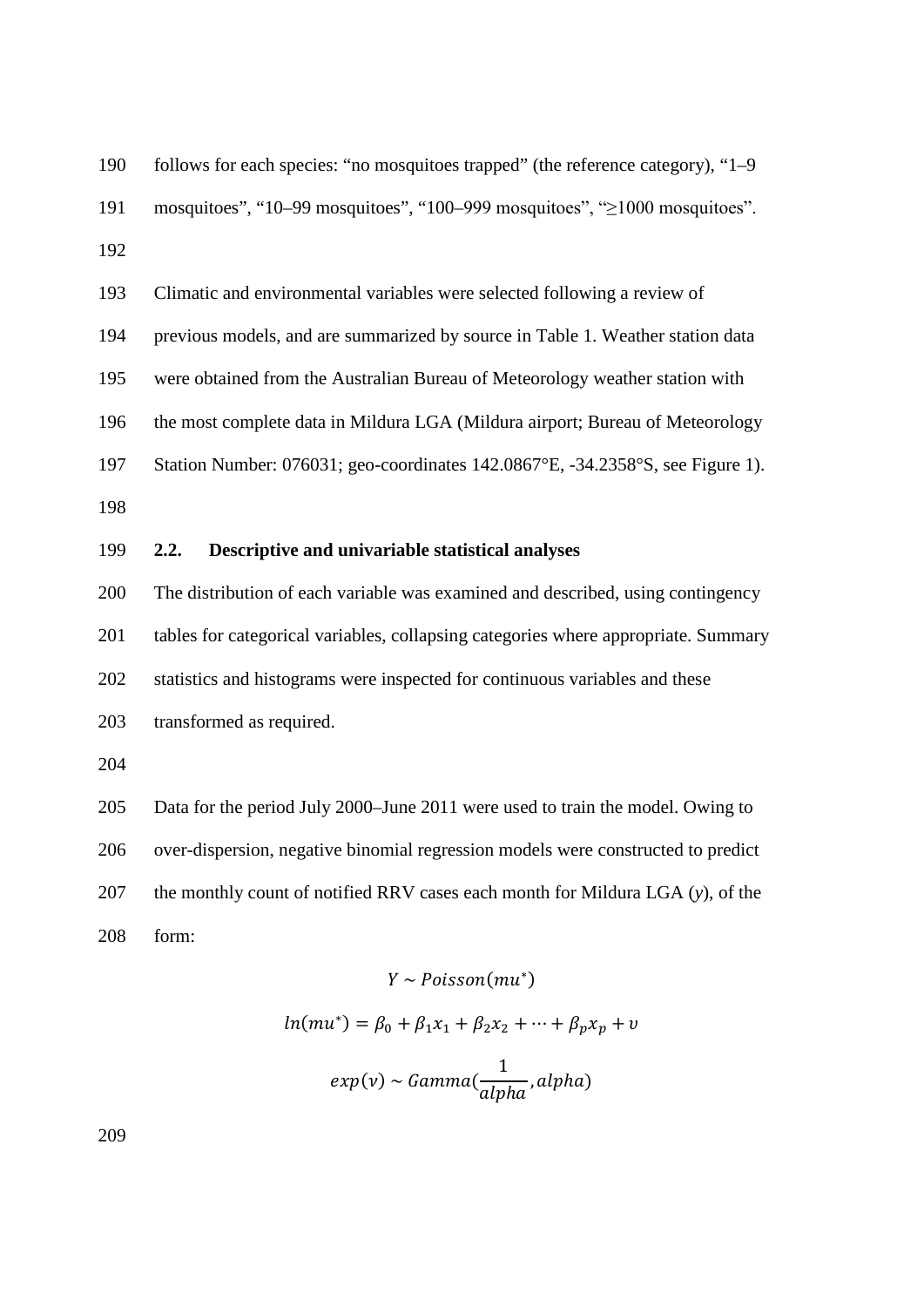| 210 | where the p predictor variables $x_1, x_2, , x_p$ are given, and the population             |
|-----|---------------------------------------------------------------------------------------------|
| 211 | regression coefficients $\beta_0, \beta_1, , \beta_p$ are estimated, applying a dispersion  |
| 212 | parameter $(\alpha)$ to represent the ratio of the variance of the expected counts to their |
| 213 | mean. The dispersion parameter affects the variance of the expected counts, not             |
| 214 | the expected counts themselves. Exponentiation allows expression of the                     |
| 215 | coefficients as incidence rate ratios (IRR).                                                |
|     |                                                                                             |

 Climatic and entomologic variables were lagged by 1–12 months and screened for entry into multivariable modelling. For each putative predictor variable, the lag with the strongest statistical association was selected using Akaike's Information Criterion (AIC) [19] – as this criterion may be applied to non-nested models – and entered into multivariable models if they were crudely statistically associated with RRV case count based on a liberal *P*-value threshold (*P*<0.25). The linearity of the univariable relationship with the outcome variable was assessed graphically for each continuous variable and by comparing the AIC of univariable models including a linear term versus those with the variable categorized into quintiles. Where appropriate categorized variables were retained for further analyses and category levels collapsed. 

All continuous covariates were tested for collinearity in pairs by calculating

Spearman's correlation coefficient (*ρs*). Among pairs of highly correlated

231 predictors  $(\rho_s \geq |0.70|)$ , only the variable with the strongest statistical association

with the outcome was retained for further analysis [20].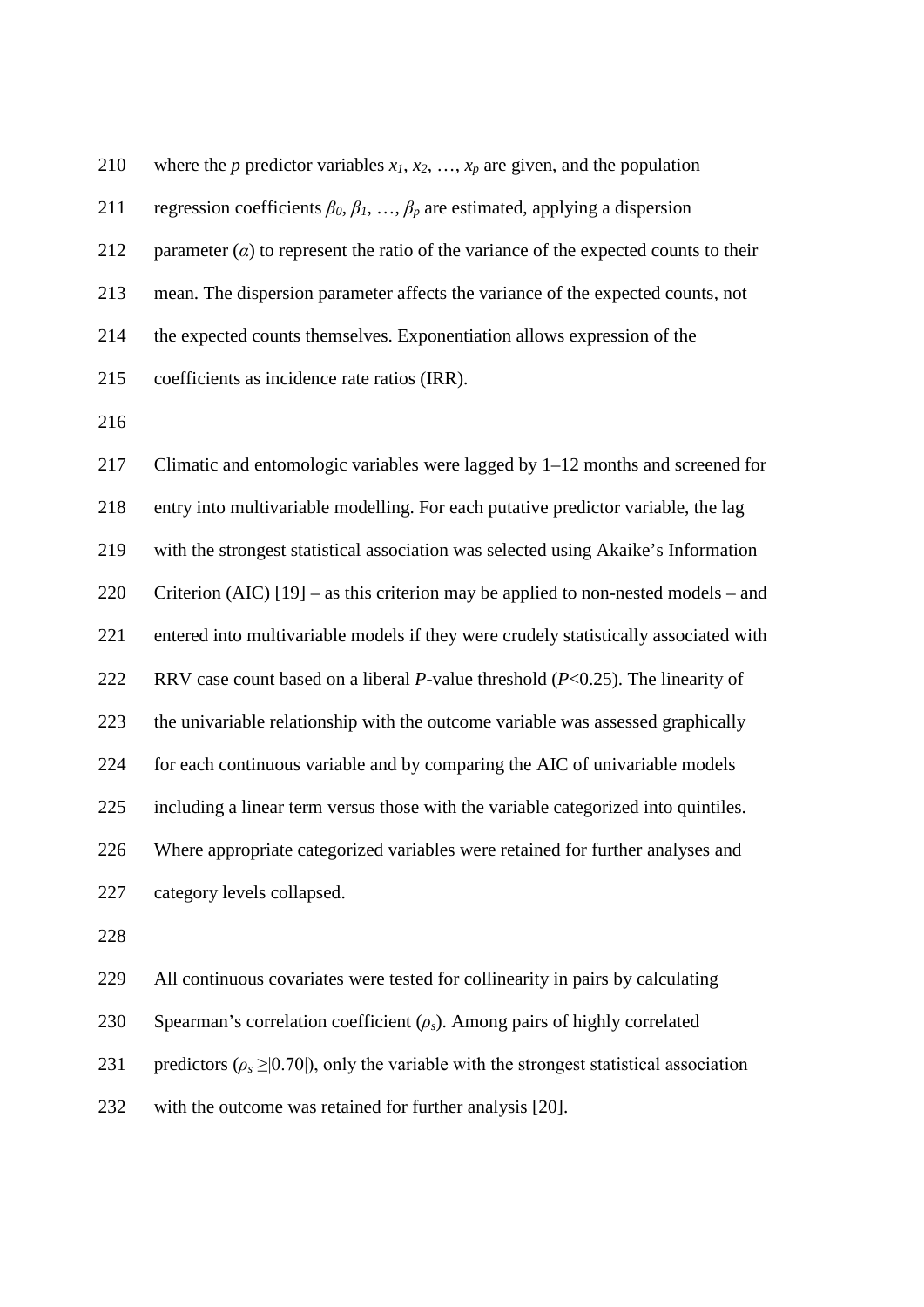#### **2.3. Multivariable analyses**

| 235 | Multivariable models were constructed including all retained variables and          |
|-----|-------------------------------------------------------------------------------------|
| 236 | trimmed for parsimony using manual backwards-stepwise regression to $P<0.20$ .      |
| 237 | Each removed variable was re-entered individually into the preliminary main         |
| 238 | effects model and retained if $P<0.15$ . At this point, pairwise interactions were  |
| 239 | tested among all retained terms, categorising continuous variables as required, and |
| 240 | the model was reconstructed as a generalized linear model to implement              |
| 241 | regression diagnostics (deviance-based goodness-of-fit to the training data,        |
| 242 | assessment of residuals, influence and leverage). Maximum likelihood $R^2$ was      |
| 243 | used as a robust measure of fit (no universally accepted adjusted- $R2$ measure is  |
| 244 | available for negative binomial models [21]). The final 'estimation' model was      |
| 245 | checked for serial auto-correlation (AC) by including case counts in immediately    |
| 246 | preceding months [22] after testing for non-stationarity and trend in the time      |
| 247 | series following the Dickey-Fuller (DF) approach [23].                              |
| 248 |                                                                                     |
| 249 | Prediction, validation and adjustment for over-fitting<br>2.4.                      |

The final estimation model was used to predict monthly notified human RRV case

counts notified in each month in the 4 year validation dataset (July 2011–June

2015) for Mildura LGA, and 95% prediction intervals (PI) were estimated

adapting the method of Farrington et al [24] to the negative binomial distribution.

- External ('out-of-sample') forecasts and their 95% PIs were then compared to
- observed data (not used in model development) using Pearson's correlation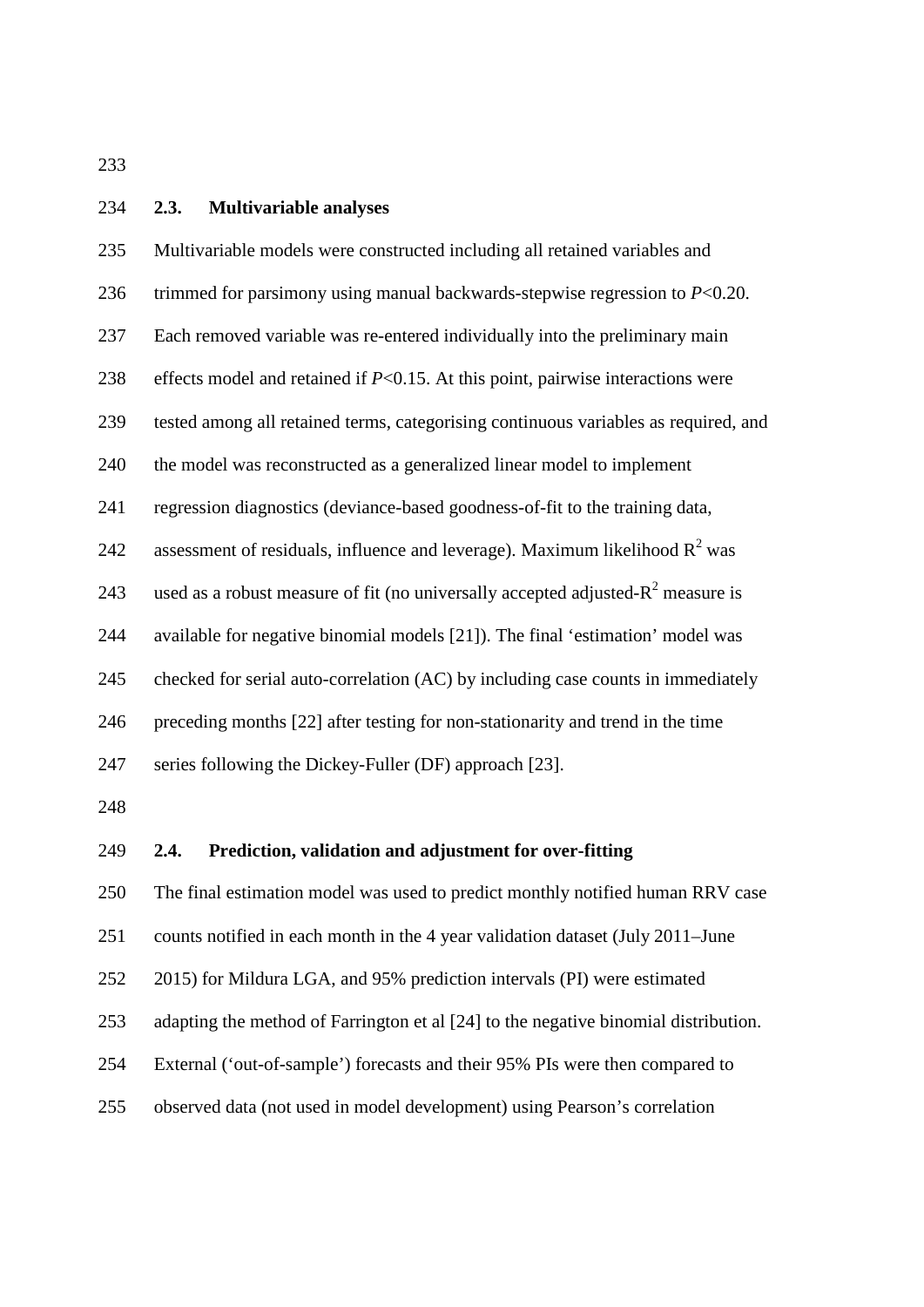| 256 | coefficient $(\rho_p)$ [25], and models were tested for their proportional agreement with |
|-----|-------------------------------------------------------------------------------------------|
| 257 | subjectively defined 'outbreak alerts' (months with >2 notified cases and where           |
| 258 | the count of cases exceeded the 5-year mean plus 1 SD for that month estimated            |
| 259 | excluding known outbreak years, i.e. 2010/11, assuming a negative binomial                |
| 260 | distribution) [26]. The final estimation model was pruned to account for over-            |
| 261 | fitting by removing variables sequentially, and the comparisons repeated, to arrive       |
| 262 | at the final 'prediction' model, selected based on its forecasting ability.               |
| 263 |                                                                                           |
| 264 | Analyses were undertaken using Stata (StataCorp Texas, version 14.0) and the R            |
| 265 | statistical package version 3.1.1 [27] using the libraries 'MASS' [28] and 'epiR'         |
|     |                                                                                           |
| 266 | $[29]$ .                                                                                  |
| 267 |                                                                                           |
| 268 | 3. Results                                                                                |
| 269 | There were 479 notified cases of RRV in Mildura LGA during the study period.              |
| 270 | The outbreak during the 2010/11 financial year accounted for 251 notifications            |
| 271 | $(52.4%)$ (Figure 2). The mean notification rate (excluding 2010/11) was 63.9 per         |
| 272 | 100,000 person years (32.6 per 100,000). Cases were notified year-round however           |
| 273 | 87% had estimated dates of onset between November and April. There were 31                |
| 274 | outbreak alerts in the study period, six of these in 2010/11 and sixteen in the           |

Amongst those species investigated, the predominant mosquito species trapped in

Mildura LGA during the study period were *Culex annulirostris* (n=142,638),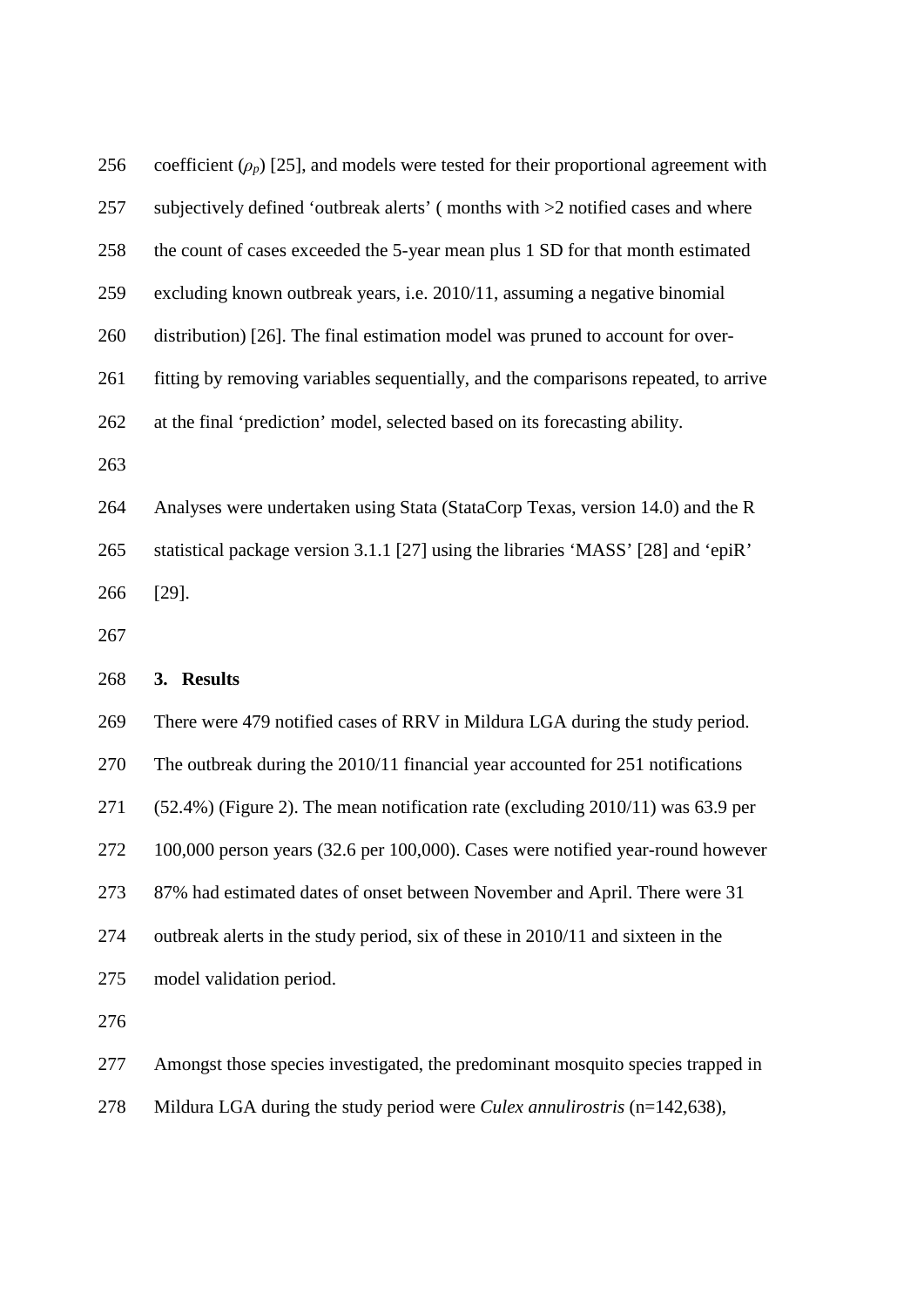*Aedes camptorhynchus* (n=24,349), *Cx. australicus* (n=6,768) and *Coquillettidia linealis* (n=5,249). Univariable associations between RRV incidence in Mildura LGA and lagged counts of the mosquito species and climatic and environmental variables are provided in supplementary material (Tables S1-2).

 The final estimation model for Mildura LGA is presented in Table 2. A doubling of maximum vapour pressure was associated with a 3.5-fold rise in the rate of notifications in the following month (IRR=3.47; 95% CI: 1.57, 7.66). Mean trap counts of *Cx. annulirostris* ≥1000 were associated with a seven-fold increase in the rate of RRV notifications in the following month. When the mean *Ae. camptorhynchus* was ≥10, RRV notifications 2 months later were increased 55%. A doubling of precipitation and more rain days, were associated with 25% and 8% rises in RRV notifications, 4 and 6 months later, respectively. Two interaction terms were retained in the final model. The main effect of Murray River flows in 293 the highest quintile (maximum daily flow in a month  $\geq$ 16,268 ML) was an 85% reduction in RRV notifications 3 months later (IRR=0.15; 95% CI: 0.03, 0.81), whereas when the Southern Oscillation Index (measured 6 months prior) was 296 greater than its median across the study period  $(\geq 1.7 \text{ units})$  Murray River flows in the highest quintile were associated with a 5.7-fold increase in the rate of RRV notifications 3 months later. The main effect of Pacific Ocean sea surface 299 temperatures  $\geq$ 26.8 °C was a 68% reduction in notifications 2 months later, whereas when minimum monthly sea levels (measured 7 months prior) were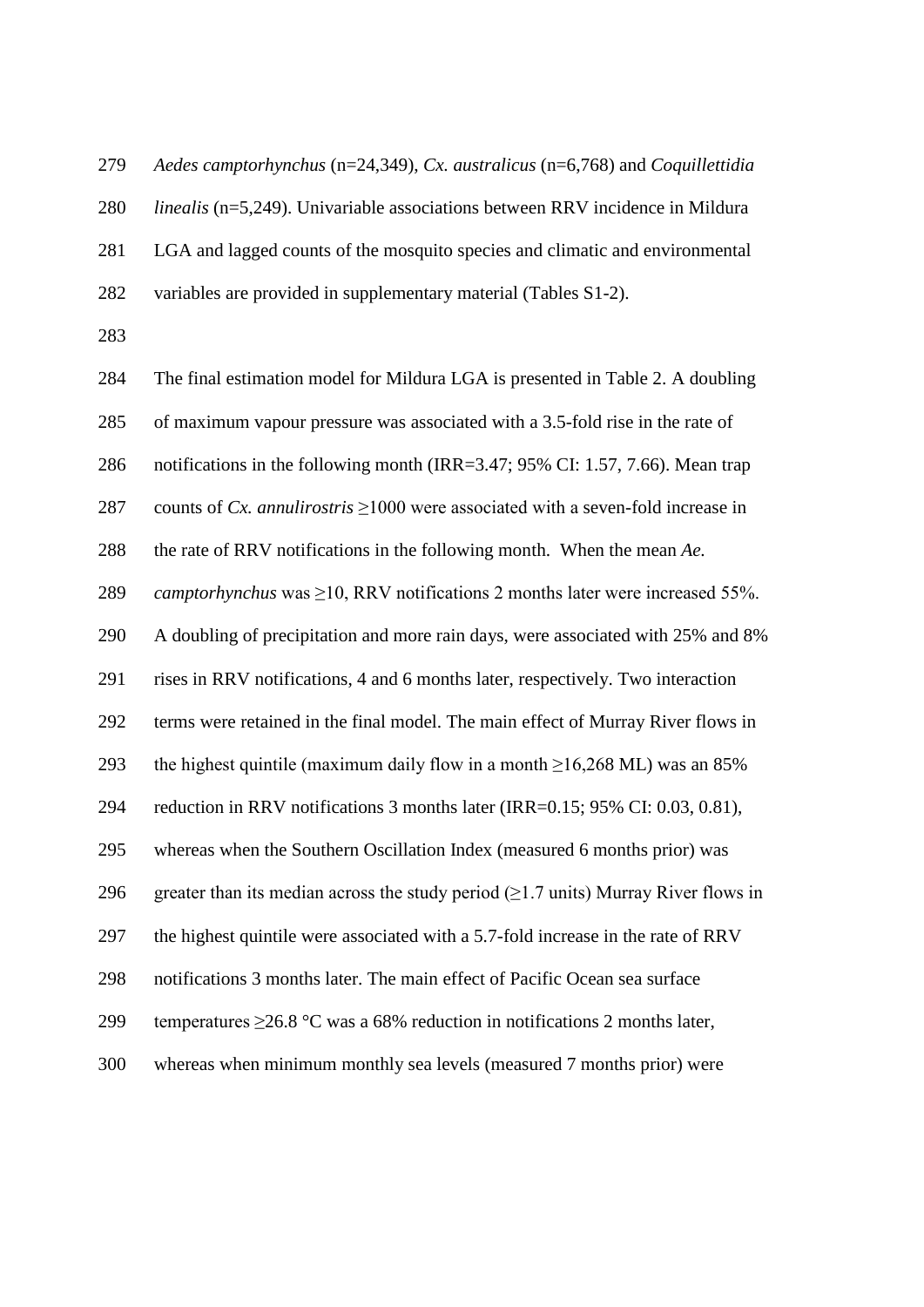- 301 ≥13.2 cm and sea surface temperatures  $\geq$ 26.8 °C were associated with a 4-fold rise in RRV notifications 2 months later.
- 

| 304 | There was no long term trend in the time-series $(P=0.14)$ and the null hypothesis   |
|-----|--------------------------------------------------------------------------------------|
| 305 | of non-stationary was rejected (DF test statistic=-5.856, degrees of freedom=132,    |
| 306 | $P<0.001$ ). Moderate serial auto-correlation was detected (Lag 1, AC=0.61) with     |
| 307 | each case one month prior being associated with a 12% increase in RRV                |
| 308 | incidence the following month (IRR= $1.12$ , 95% CI: 1.05, 1.19). An                 |
| 309 | autocorrelation term was included then eliminated (owing to $P > 0.20$ ) from the    |
| 310 | final estimation model.                                                              |
| 311 |                                                                                      |
| 312 | Forecast ability of the model was improved by pruning to the final forecasting       |
| 313 | model (presented in Table 3 with a comparison of observed data and forecasts).       |
| 314 | Total observed annual counts were within forecast prediction intervals in all four   |
| 315 | validation years (Figure 2), and at a monthly resolution observed counts were        |
| 316 | within the forecast prediction intervals in 39 of 48 months in the validation period |
| 317 | (81%), in comparison to 129 of 132 months in the model training period (98%). In     |
| 318 | two of the validation years (2011/2012 and 2013/2014) there was excellent            |
| 319 | agreement between forecast and observed case counts and outbreak alerts,             |
| 320 | proportional agreement of 0.92 and 0.83, respectively. The model under-predicted     |
| 321 | case counts in 2012/2013 and 2014/2015, all 9 months with observed counts            |
| 322 | above the forecast prediction interval occurred in these two years, resulting in     |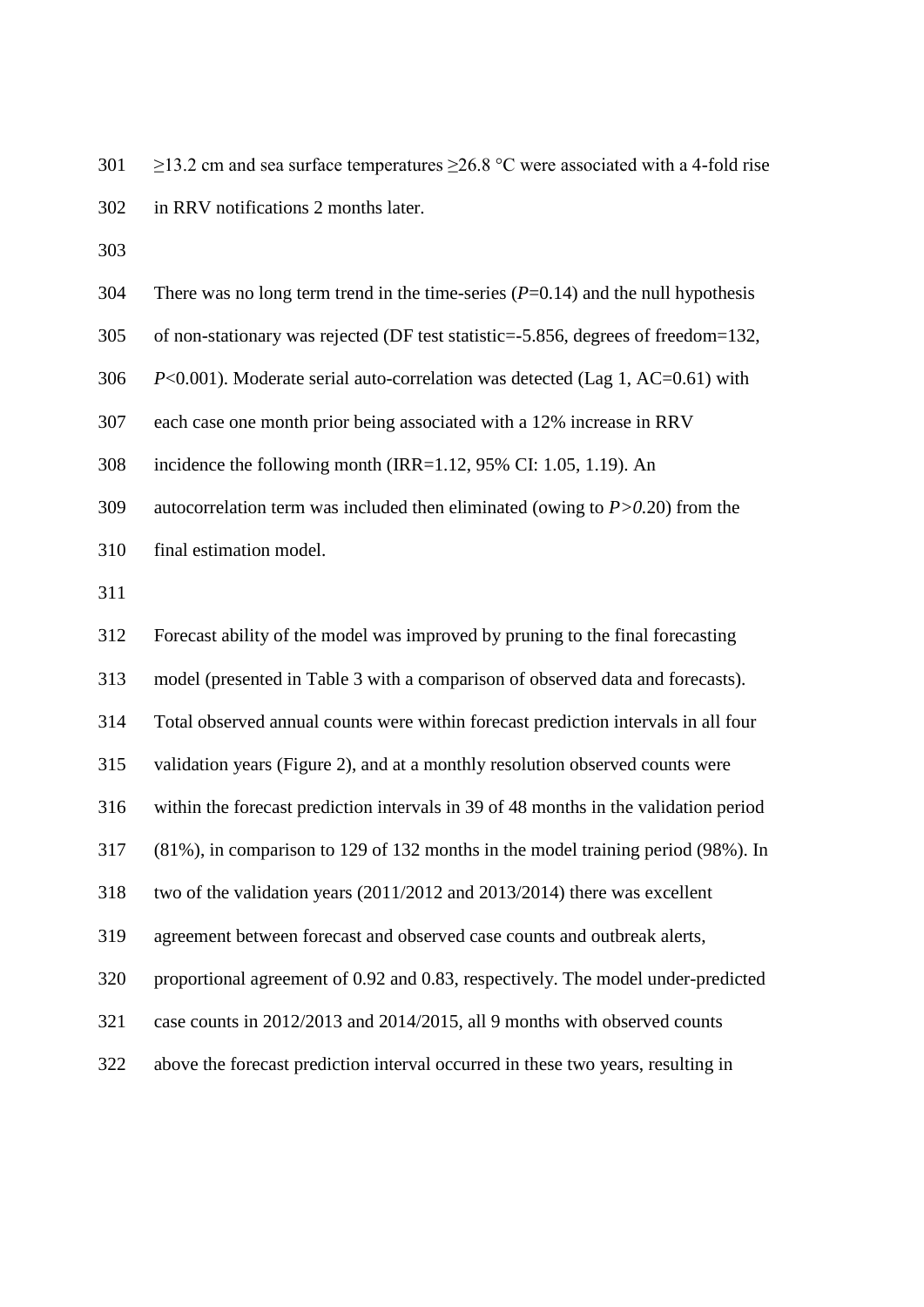poorer proportional agreement (0.50 in both cases) with observed outbreak alerts in these two years.

#### **4. Discussion**

 Climate, environmental and entomologic variables were used to develop prediction models for monthly RRV incidence rates for the Victorian inland Local Government Area with the highest notification rates. To our knowledge, this study was the first to integrate mosquito count data into Victorian RRV predictive modelling and the first to attempt out-of-sample forecasting of monthly counts of RRV for a location in Southern Australia.

 The most robust way to assess predictive model accuracy is to review a graphical representation of observed versus predicted events using external data [30], as adopted for assessing the current models. The final forecasting model performed extremely well at tracking the observed counts in the validation period, and clearly fit the data well (differentiating between the outbreak year 2010/11 and other years with relatively low counts). Forecast prediction intervals encompassed the observed monthly counts in 39 of 48 months in the validation period. Of the nine months with observed counts falling above the predicted interval, five in 342 2012/13 and two in 2014/15 had very low notified case counts  $(\leq 4)$  and raised outbreak alerts merely on the basis that these low counts were well outside the 344 typical RRV activity season (when typically  $\leq 1$  case was observed in most other years). The subjectively defined outbreak alert threshold is likely to be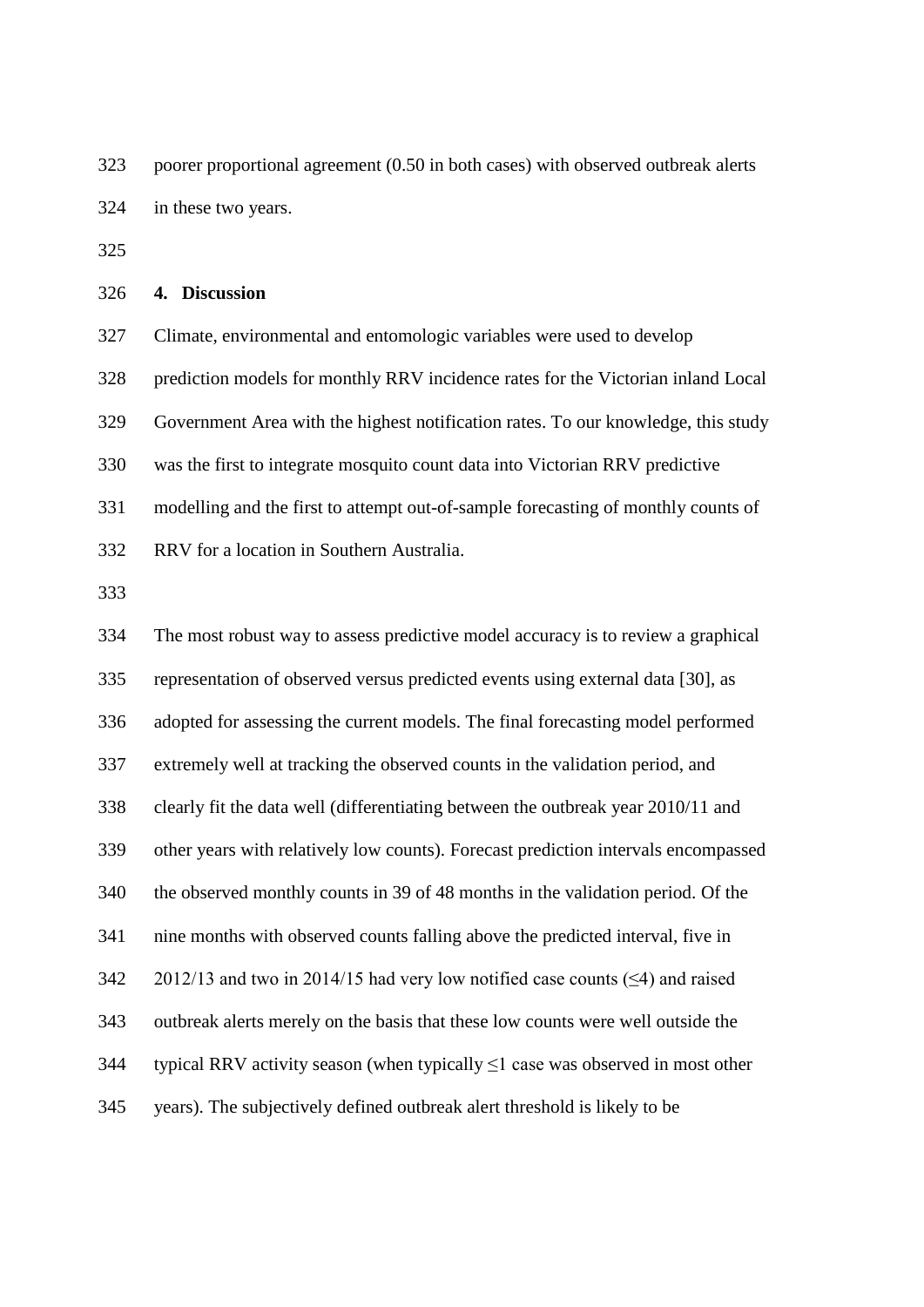oversensitive, so direct comparisons can only be interpreted cautiously. Raising the alert threshold to 2 SD greater than the long-term mean did not resolve the

issue, as such a threshold was largely insensitive at detecting months that

appeared to be clearly in excess of normal.

 Statistical epidemiological modelling is often applied to address questions of causality (estimation and hypothesis testing) with fewer examples where the explicitly-stated aim is modelling for prediction of future observations [22]. When forecasting (predicting into the 'out-of-sample' future), a modified approach may be required, as was the case in this study, reducing the focus on the relationships between individual variables. While model fit remains important there is a trade- off, external validity is paramount (models constructed based on historical data must hold into the near future) and over-fitting to training data may well come at the expense of robust future prediction [22]. For this reason the final 'estimating' model, used for assessing the relationships between variables, was pruned to produce a more parsimonious 'forecasting' model.

 Other models of RRV in Southern Australia have been restricted to providing early warning of outbreak years, rather than attempting to forecast monthly counts. As presented, the forecasting model will be utilized each year to provide forecasts to the DHHS. Further modelling will be required to refine the variable selection and improve the robustness of forecasts. Other more complex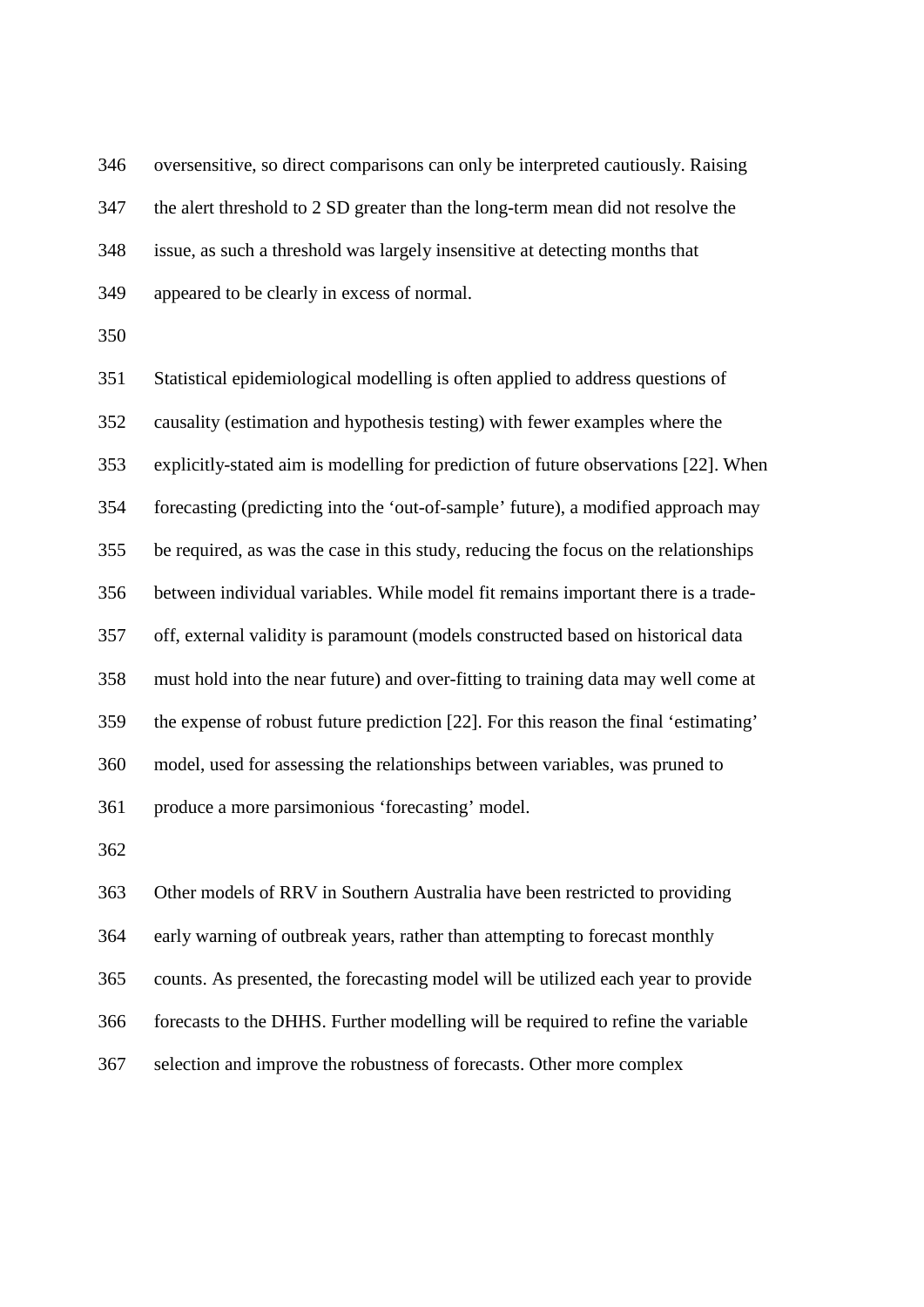approaches may be required [25], perhaps following the PDL modelling approach

that Hu et al. (2006) implemented for Brisbane, Queensland.

| 371 | Rainfall and vapour pressure were key factors for forecasting RRV notifications        |
|-----|----------------------------------------------------------------------------------------|
| 372 | in Mildura LGA. Rainfall has been included as an important predictor in all            |
| 373 | previous Ross River virus models for Southern Australia [12, 13, 15, 16], and          |
| 374 | underlies one of the broad early warning indicators [10] considered by DHHS for        |
| 375 | years of increased MVE activity. Vapour pressure is a measure of air humidity          |
| 376 | that depends on temperature and air pressure, similar variables have been included     |
| 377 | in all previous prediction models [12, 15, 16] developed for regions along the         |
| 378 | Murray River (that forms a natural border between the States of Victoria and New       |
| 379 | South Wales). It is biologically plausible that these variables are related to         |
| 380 | arbovirus transmission, as mosquitoes require a minimum temperature and                |
| 381 | moisture for breeding. The lags of these variables likely reflect effects of water,    |
| 382 | temperature and climatic conditions on local ecology, for example through their        |
| 383 | effects on vegetation and wildlife reservoir host populations along with their         |
| 384 | direct effect on mosquito populations. Whilst it is difficult to identify causal links |
| 385 | between distally-lagged precipitation variables and the timescales of vector           |
| 386 | development and transmission of RRV, the main purpose of the models developed          |
| 387 | here was as predictive tools rather than to draw explicit conclusions regarding        |
| 388 | causation. Including rainfall parameters with lags between 4 and 6 months              |
| 389 | provided the model with the best predictive performance at a monthly resolution.       |
| 390 | When we evaluated rainfall variables over lags of 1 to 3 months (in univariable        |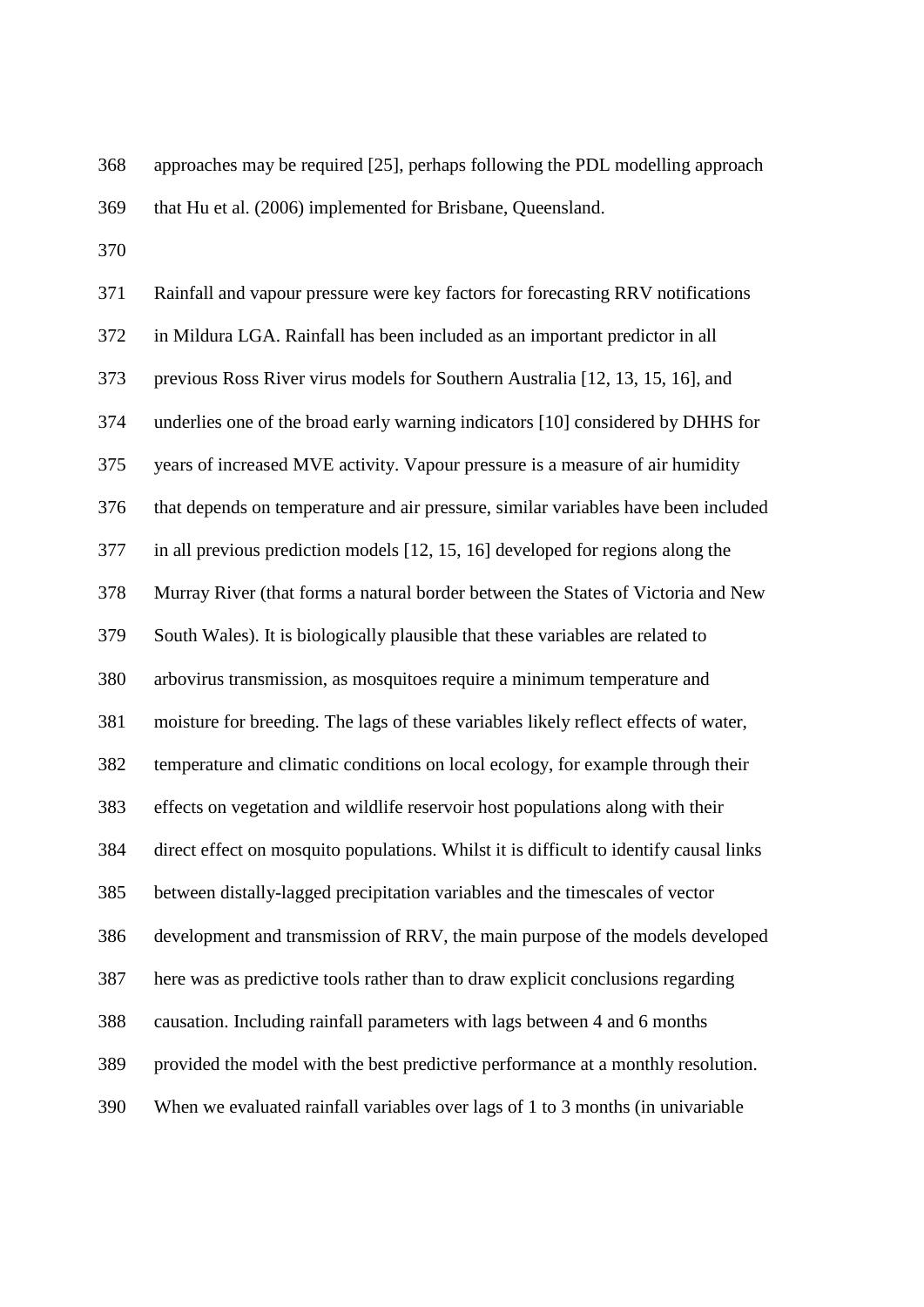analysis), very similar estimates were obtained as those included in the final model (for total monthly precipitation lagged 4 months, and number of days with greater than 1 mm rainfall lagged 6 months). There were only low levels of temporal auto-correlation observed between these variables, so these were included in multivariable estimation and prediction models at shorter lags (as secondary effects of rainfall over different time-scales). However, these variables representing shorter lags of rainfall were subsequently eliminated. Owing to weak correlations between climatic variables (rainfall, vapour pressure, humidity and temperature) in our data, it is also likely that some of the proximal effect of rainfall is represented by other variables in the final models.

 *Culex annulirostris* and *Ae. camptorhynchus* are the two major mosquito vectors for Ross River virus in Victoria [4]. Their inclusion in the final estimation model at proximal lags is consistent with their role in transmitting virus to humans from 405 wildlife reservoirs and the time taken for mosquitoes to develop, the  $\sim$ 2 week extrinsic and 1-2 week intrinsic incubation periods of RRV [17]. The univariable associations presented in supplementary Table S1 represent useful trigger points for action by the local council (such as mosquito larvicidal treatments and public announcements about the risk and appropriate preventative actions). Risk of RRV is likely to be greatly increased in months subsequent to those when mean weekly trap counts of *Cx. annulirostris* and *Ae. camptorhynchus* exceed 100 and 10 mosquitoes, respectively. Contrary to the findings of previous modelling studies of RRV notifications in other Australian States [13, 17], we found that inclusion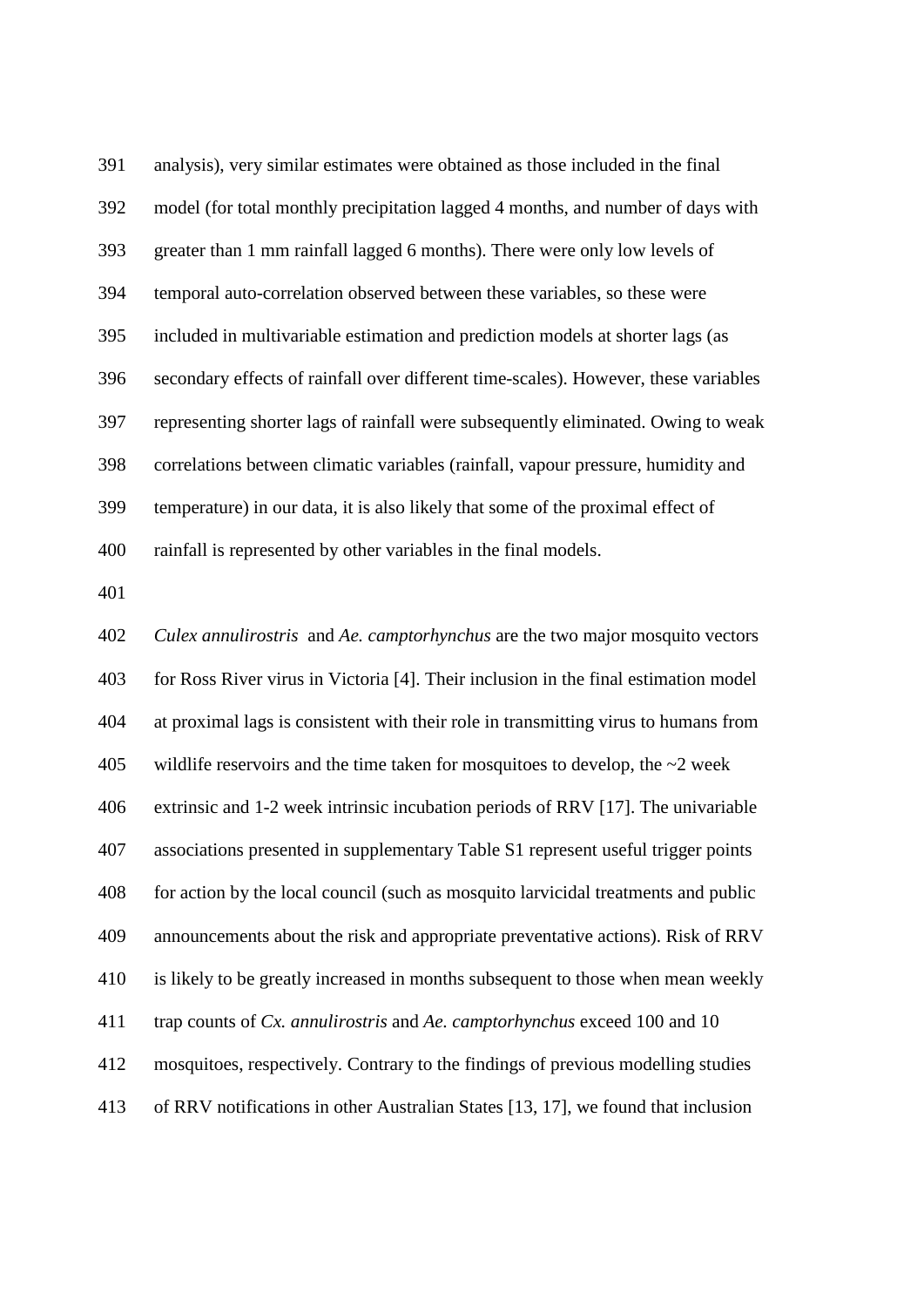of variables representing mosquito numbers provided no improvement in model forecasting ability (although strongly statistically significant associations were observed between lagged mosquito count variables and RRV notifications in the final estimation model). Hu et al. (2006) noted the limitations of including mosquito count data in early warning forecasting models (cost of collection and proximal lags limiting the extent of early warning).

 Two interesting interactions were present in the final estimation model, both of which appear indicative of periods of extreme climatic conditions. Elevated SOI (i.e. a La Niña event) 6 months earlier and maximum Murray River flow 3 months prior were associated with increased rates of notification for RRV. A severe flooding event affecting the Murray River valley occurred in the 2010/11 outbreak year. Interestingly, on its own, high maximum Murray River flows (indicative of low amounts of irrigation) were associated with substantially decreased rates of RRV notification.

 Weather patterns in the study region are heavily influenced by the development and intensity of El Niño/La Niña events in the Pacific Ocean [31]. Across eastern Australia, El Niño events are often associated with drier than normal conditions while La Niña events are associated with wetter than normal conditions. Lower sea surface temperatures in the Niño 3.4 region (SST) are an indicator of La Niña events and in this analyses were associated with increased rates of RRV notification, which is biologically plausible as wetter conditions favour mosquito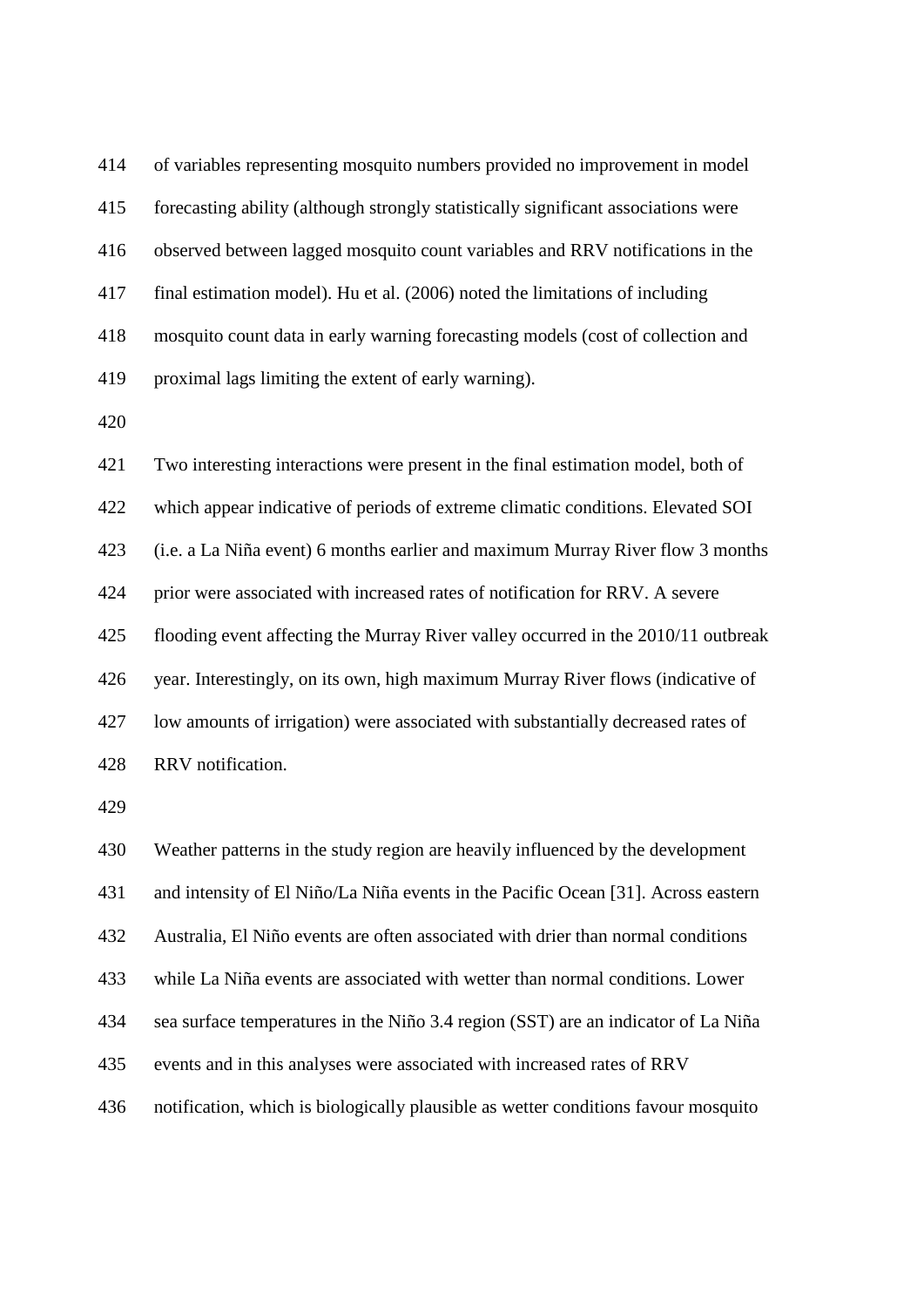larval development. Sea surface temperature was considered as a potential model covariate, even for this inland study area, as it was identified by Woodruff et al [16] as a predictor in their model of RRV for the Murray region in Victoria, and for its role in the El Niño Southern Oscillation phenomenon that influence weather patterns across Australia.

 Of interest, another biologically plausible and statistically significant interaction was detected, between SST and sea levels (when both were increased, rates of notification of RRV cases were also likely to be increased). Sea level changes are driven by complex processes including thermal expansion of water, input of water into the ocean from glaciers and ice sheets, and changed water storage on land [32]. Variables representing sea level were considered for inclusion in these models because sea levels are correlated with SST and the SOI [33]. Again, this interaction term may indicate periods of extreme climatic conditions, with extremes in sea levels and sea surface temperature being a feature of cyclones (as experienced in the 2010/11 outbreak year when cyclones in Queensland caused major flooding in the Murray-Darling river basin immediately preceding extremely high arbovirus activity). The DHHS utilizes another sea surface temperature measure, the Indian Ocean Dipole (IOP), which is based on the difference between sea surface temperature in the Western and Eastern tropical Indian Ocean, as a predictor for MVEV activity in south-eastern Australia [9]. Negative IOP events generally coincide with La Niña events.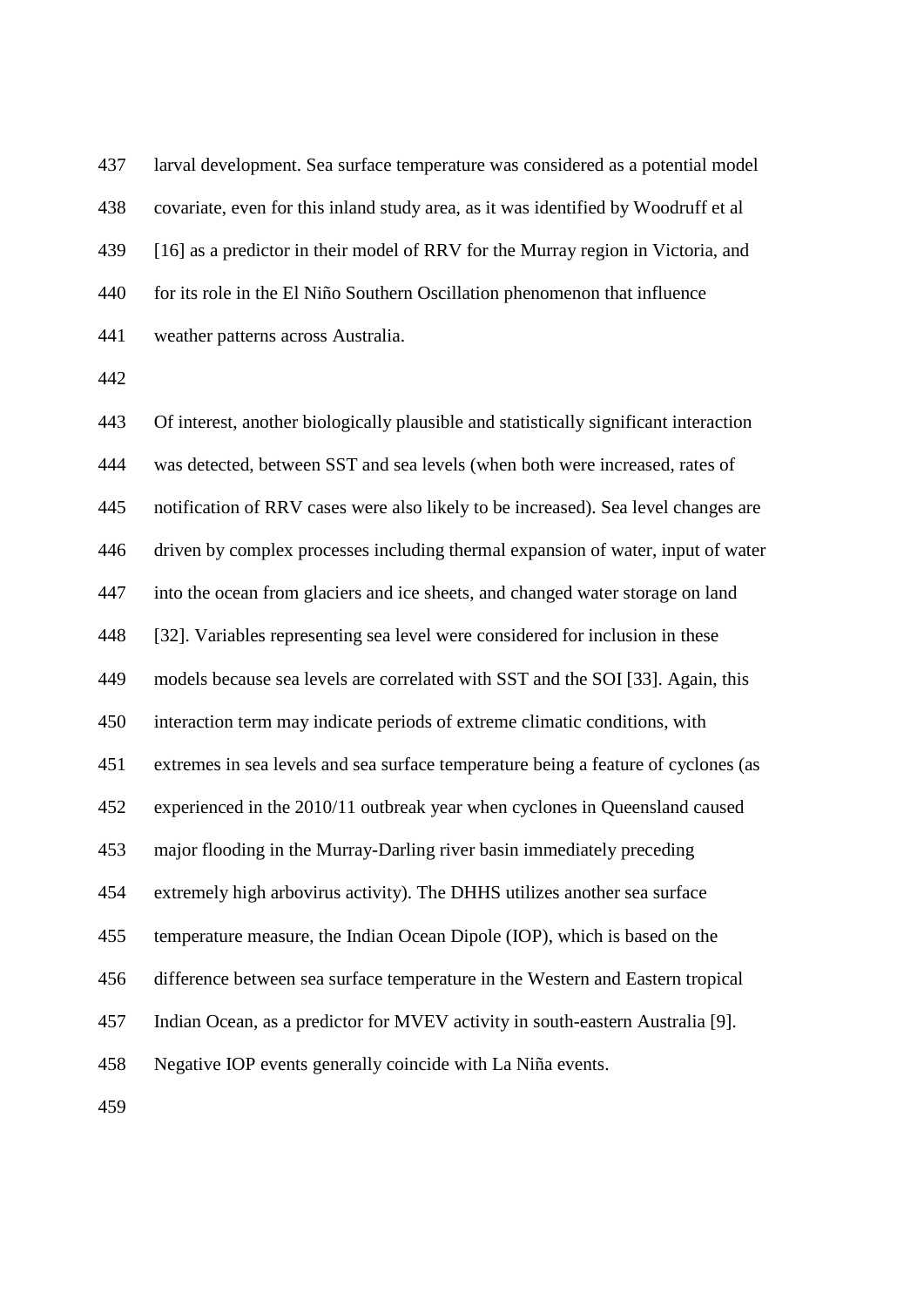The study was subject to a number of limitations: notification data may be undoubtedly understated and biased toward cases with typical clinical symptoms - those with less severe illness may not seek medical help or may be misdiagnosed. For this reason model outputs are interpreted as notification rates (rather than incidence rates). Residential location was accepted as a proxy for place of infection as this information was not available for a majority of cases. Misclassification of place of infection for some cases may have altered the measured associations between model covariates and disease, thus reducing predictive accuracy. The model did not account for mosquito control activities, as a reliable, consistent measure of these activities was unavailable. It is likely this omission has reduced the predictive accuracy of the models and ideally these should be accounted for in future research. Despite these limitations, the model presented appears a useful forecasting tool for RRV in region investigated with 81% of observed monthly counts in the validation period falling within forecast prediction intervals.

 Changing climatic conditions over the coming decades are likely to alter the current patterns of arboviral disease in Australia [3, 34], although the nature of this change is controversial [35]. The effect on arbovirus transmission is likely to vary regionally. For example, the impact will differ in arid compared to temperate, and coastal versus inland regions, reflecting variation in the effect of climate change on local ecological conditions [34]. Advanced tools, such as the models presented here, will be required to monitoring the changing relationship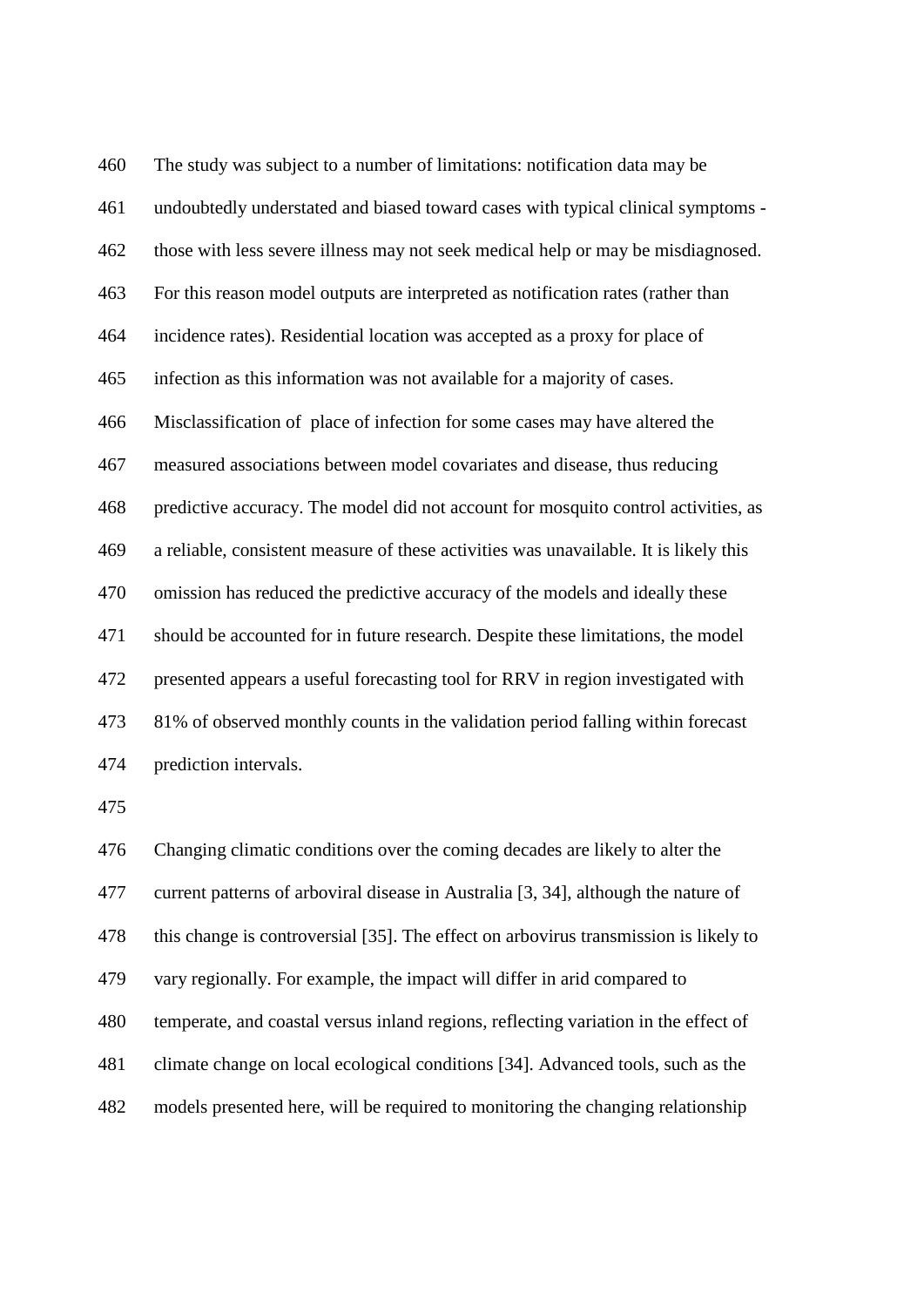between notified cases and local conditions, and to provide early warning of periods of high arbovirus activity.

# **5. Acknowledgements**

The authors gratefully acknowledge the following for preparing and providing

data necessary for these analyses: the Victorian Government Department of

Health and Human Services (particularly Nicola Stephens, Rebecca Feldman and

Katherine Gibney), and Department of Economic Development, Jobs, Transport

and Resources (particularly Karen Brown, Joe Azuolas, Kim Andrews and Elwyn

Wishart), The Mildura Rural City Council (Dale Hutchinson and Stuart Maher),

the Victorian Arbovirus Taskforce and the Australian Bureau of Meteorology's

National Climate Data Service. Human notifiable surveillance data was provided

by the Department of Health and Human Services in accordance with its privacy

act after ethical approval for all procedures used in this study was obtained from

the Human Research Ethics Committee of the University of Melbourne

(1339794).

# **6. Conflict of interest statement**

The authors have no competing interests to declare.

## **7. Financial support**

 This research received no specific grant from any funding agency, commercial or not-for-profit sectors. Dr Simon Firestone is supported by an Australian Research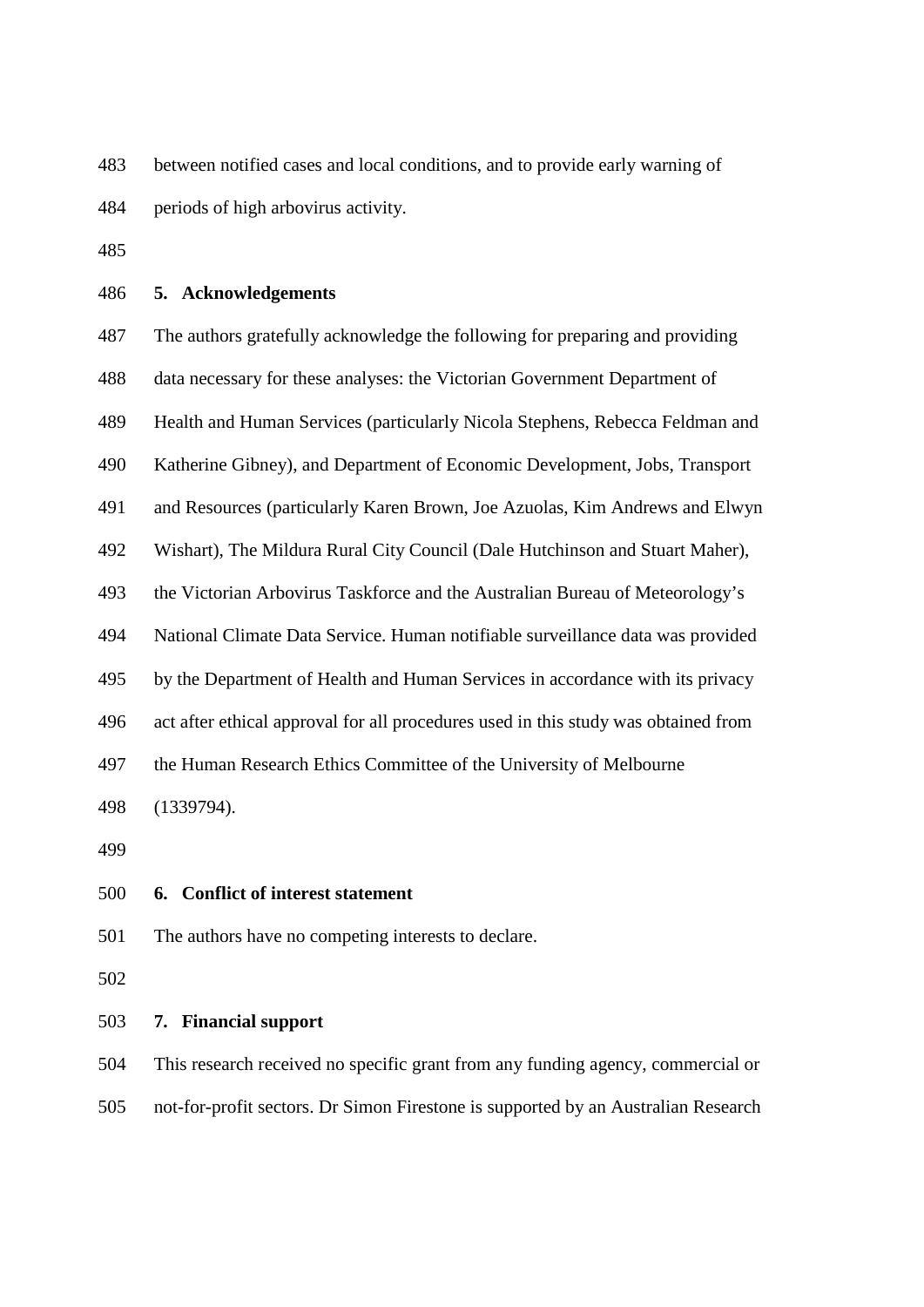- Council Discovery Early Career Researcher Award (project number
- DE160100477).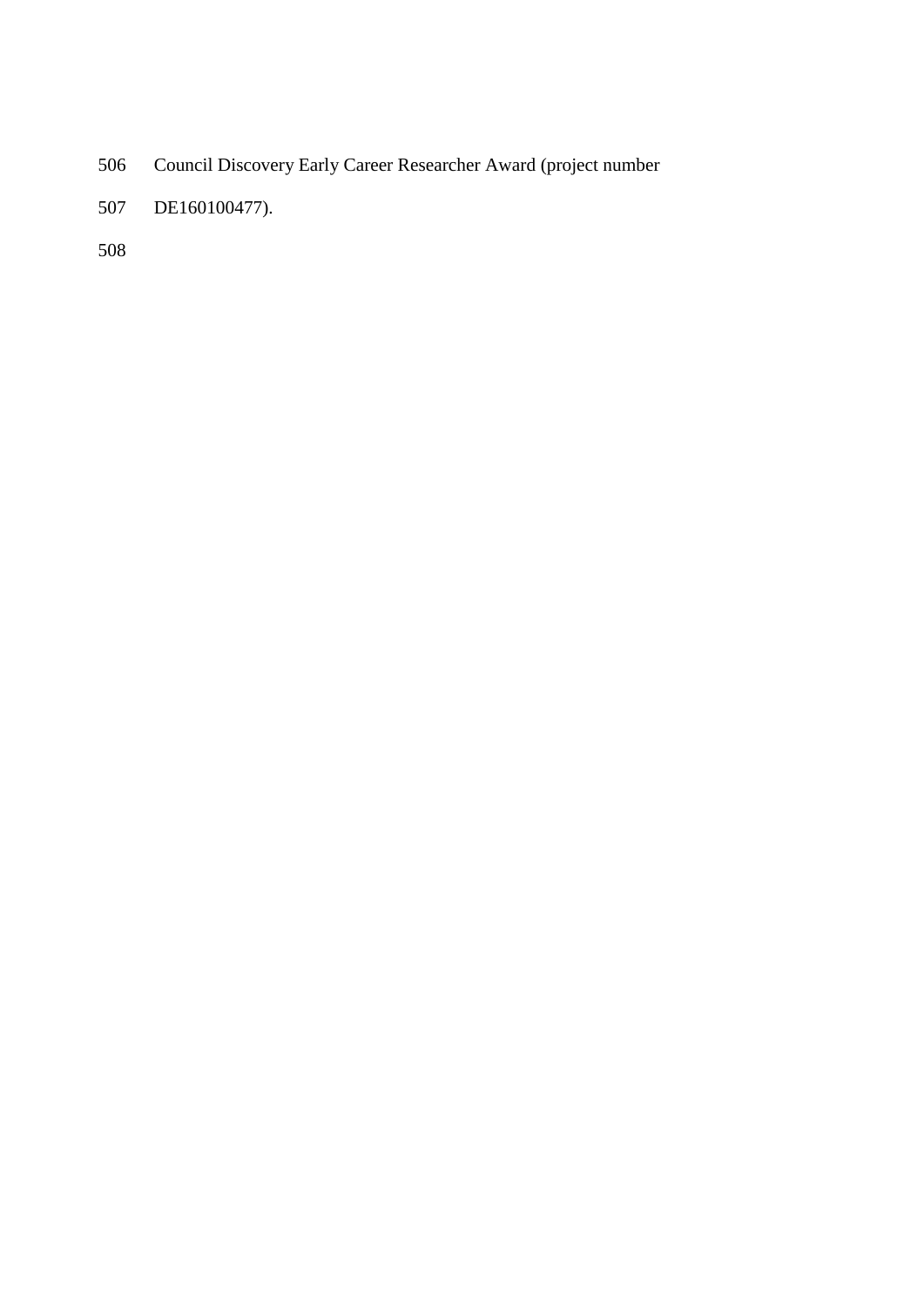# **8. References**

- 1. Knope, K., et al., *Arboviral diseases and malaria in Australia, 2010-11:*
- *annual report of the National Arbovirus and Malaria Advisory Committee.*
- Communicable diseases intelligence quarterly report, 2013. **37**(1): p. E1.
- 2. Westley‐Wise, V.J., et al., *Ross River virus infection on the north coast of New*
- *South Wales.* Australian and New Zealand Journal of Public Health, 1996.
- **20**(1): p. 87-92.
- 3. Jacups, S.P., P.I. Whelan, and B.J. Currie, *Ross River virus and Barmah Forest*
- *virus infections: a review of history, ecology, and predictive models, with*
- *implications for tropical northern Australia.* Vector-Borne and Zoonotic
- Diseases, 2008. **8**(2): p. 283-298.
- 4. Harley, D., A. Sleigh, and S. Ritchie, *Ross River virus transmission, infection,*
- *and disease: a cross-disciplinary review.* Clinical Microbiology Reviews,
- 2001. **14**(4): p. 909-932.
- 5. Australian Government Department of Health, *National notifiable diseases*
- *surveillance system (NNDSS). http://www9.health.gov.au/cda/source/cda-*
- *index.cfm (accessed 11/2/2015)*. 2015.
- 6. Russell, R.C., *Ross River virus: ecology and distribution.* Annual Review of
- Entomology, 2002. **47**(1): p. 1-31.
- 7. El-Hage, C.M., M.J. McCluskey, and J.K. Azuolas, *Disease suspected to be*
- *caused by Ross River virus infection of horses.* Australian Veterinary Journal,
- 2008. **86**(9): p. 367-370.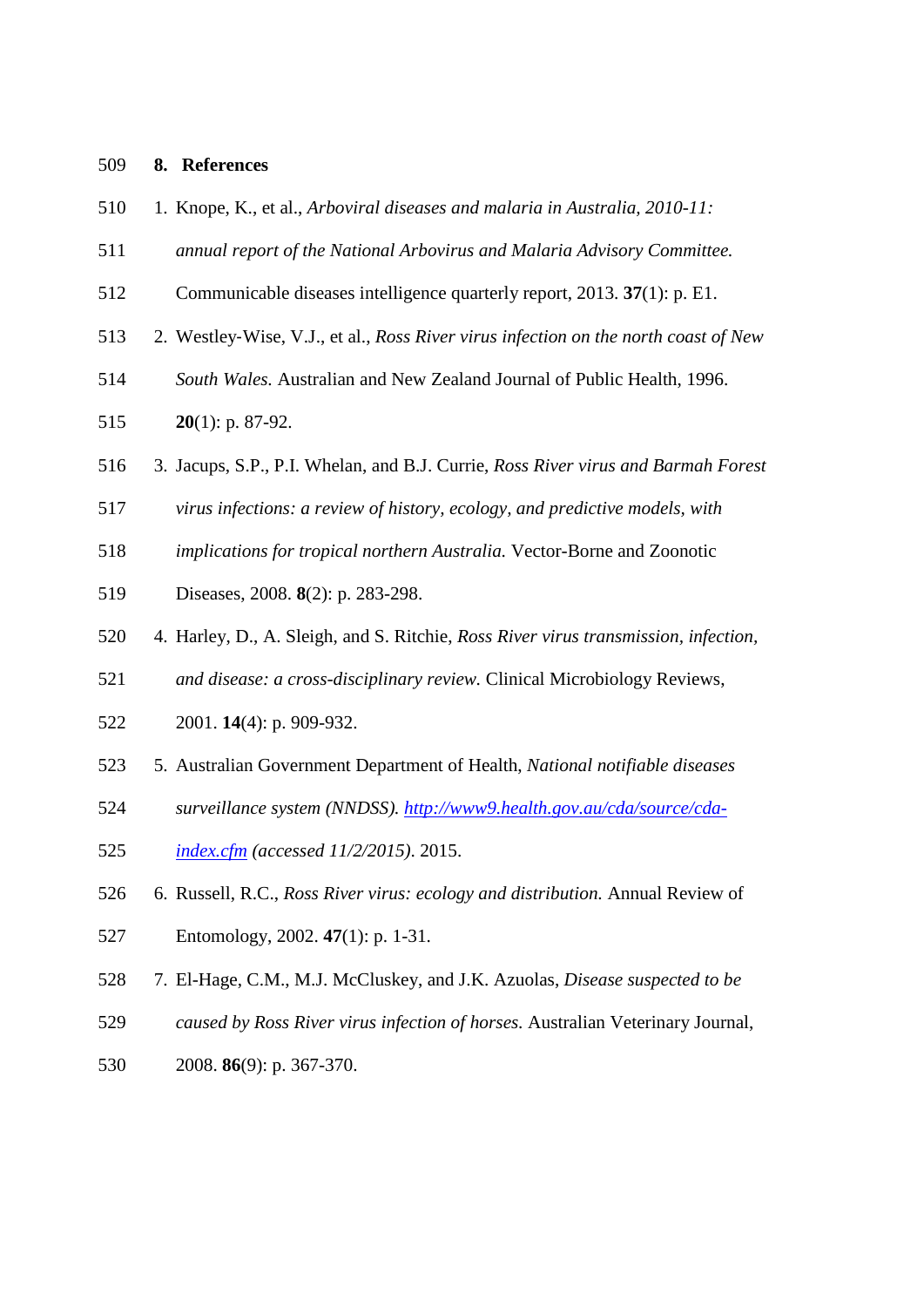- 8. van den Hurk, A.F., et al., *Evolution of Mosquito-Based Arbovirus Surveillance*
- *Systems in Australia.* Journal of Biomedicine and Biotechnology, 2012. **2012**.
- 9. Lynch, S., et al., *Victorian Arbovirus Disease Control Program Annual Report*
- *2014-2015*. 2015, The State of Victoria Department of Economic
- Development, Jobs, Transport and Resources: Melbourne.
- 10. Forbes, J.A., *Murray Valley Encephalitis 1974, Also, The Epidemic*
- *Variance Since 1914 and Predisposing Rainfall Patterns*. 1978: Australasian
- Medical Publishing Company.
- 11. Nicholls, N., *A Method For Predicting Murray Valley Encephalitis In*
- *Southeast Australia Using The Southern Oscillation.* Australian Journal of

Experimental Biology and Medical Science, 1986. **64**(6).

- 12. Bi, P., et al., *Defining the local ecology of Ross River virus infections as a*
- *basis for risk assessment and better prevention strategies in South Australia :*
- *final report prepared for the S.A. Department of Health*. 2006, The University
- of Adelaide: Adelaide.
- 13. Woodruff, R.E., et al., *Early warning of Ross River virus epidemics:*
- *combining surveillance data on climate and mosquitoes.* Epidemiology, 2006.
- **17**(5): p. 569-575.
- 14. Gatton, M.L., B.H. Kay, and P.A. Ryan, *Environmental predictors of Ross*
- *River virus disease outbreaks in Queensland, Australia.* The American journal
- of tropical medicine and hygiene, 2005. **72**(6): p. 792-799.
- 15. Williams, C.R., S.R. Fricker, and M.J. Kokkinn, *Environmental and*
- *entomological factors determining Ross River virus activity in the River*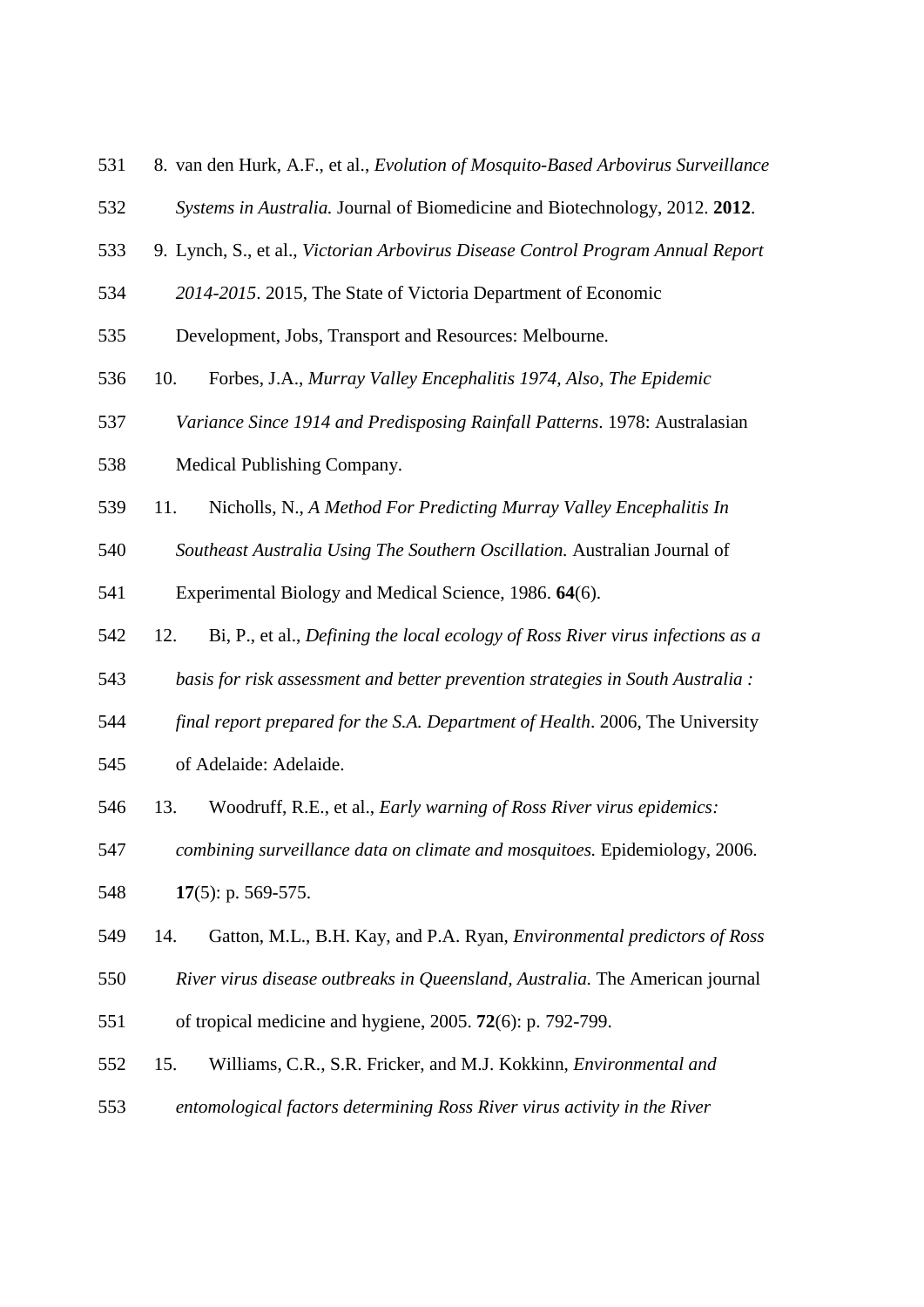- *Murray Valley of South Australia.* Australian and New Zealand Journal of Public Health, 2009. **33**(3): p. 284-288.
- 16. Woodruff, R.E., et al., *Predicting Ross River virus epidemics from*
- *regional weather data.* Epidemiology, 2002. **13**(4): p. 384-393.
- 17. Hu, W., et al., *Rainfall, mosquito density and the transmission of Ross*
- *River virus: A time-series forecasting model.* Ecological Modelling, 2006.
- **196**(3): p. 505-514.
- 18. Werner, A., et al., *Environmental drivers of Ross River virus in*
- *southeastern Tasmania, Australia: towards strengthening public health*
- *interventions.* Epidemiology and Infection, 2012. **140**(02): p. 359-371.
- 19. Akaike, H., *Information theory and an extension of the maximum*
- *likelihood principle*, in *Selected Papers of Hirotugu Akaike*. 1998, Springer. p. 199-213.
- 20. Armitage, P., G. Berry, and J.N.S. Matthews, *Statistical Methods in*
- *Medical Research, 4th Edition*. 2001: Wiley-Blackwell. pp 356-360.
- 21. Grimshaw, J.M., et al., *Applying psychological theories to evidence-based*
- *clinical practice: identifying factors predictive of lumbar spine x-ray for low*
- *back pain in UK primary care practice.* Implementation Science, 2011. **6**(1): p. 55.
- 22. Dohoo, I., W. Martin, and H. Stryhn, *Veterinary Epidemiologic Research,*
- *2nd ed.* 2009: VER Inc., Charlottetown, Prince Edward Island, Canada.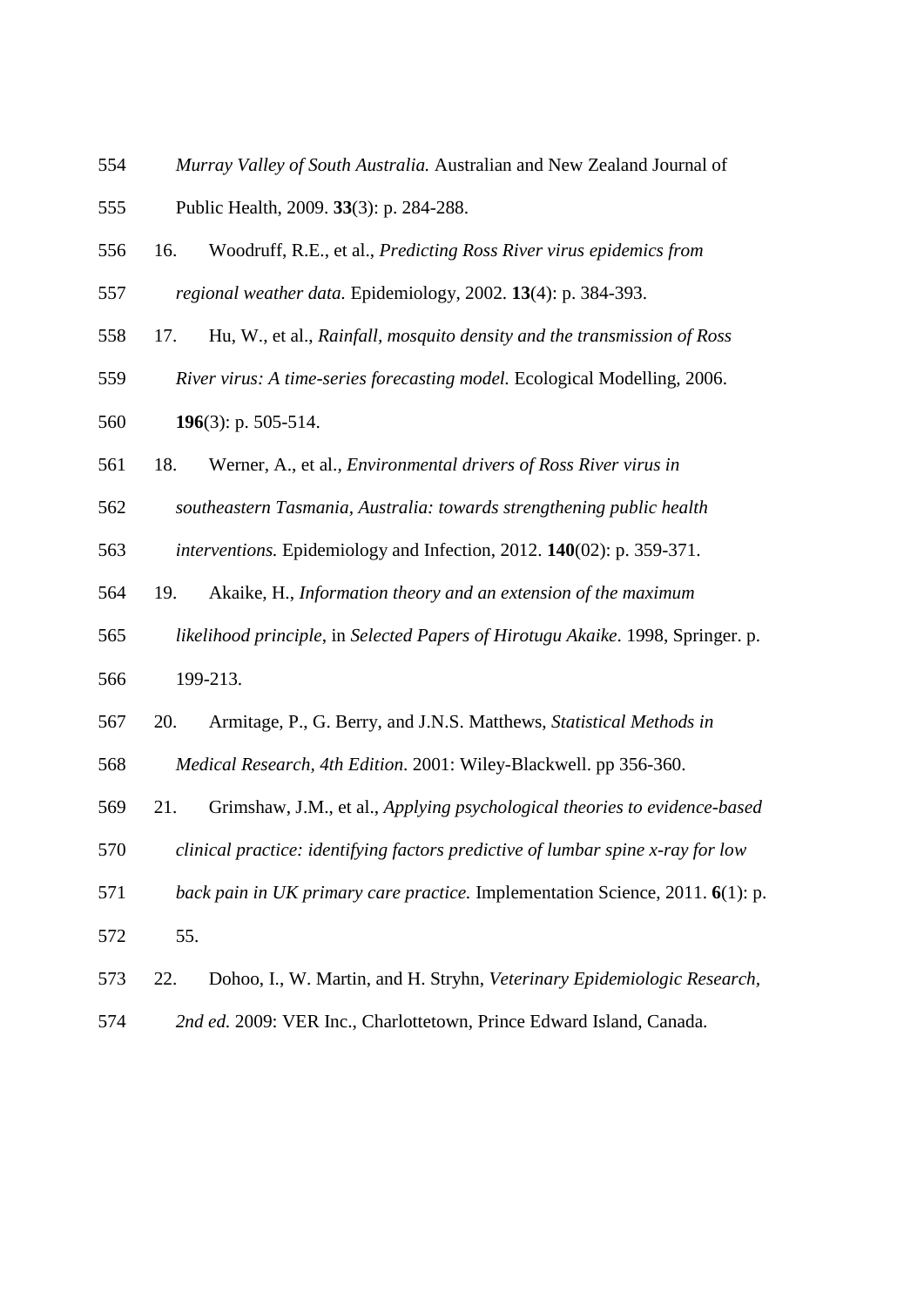- 23. Dickey, D.A. and W.A. Fuller, *Distribution of the estimators for*
- *autoregressive time series with a unit root.* Journal of the American statistical
- association, 1979. **74**(366a): p. 427-431.
- 24. Farrington, C., et al., *A statistical algorithm for the early detection of*
- *outbreaks of infectious disease.* Journal of the Royal Statistical Society. Series
- A (Statistics in Society), 1996: p. 547-563.
- 25. Axelsen, J.B., et al., *Multiannual forecasting of seasonal influenza*
- *dynamics reveals climatic and evolutionary drivers.* Proceedings of the
- National Academy of Sciences, 2014. **111**(26): p. 9538-9542.
- 26. Yohannes, K., et al., *Australia's notifiable diseases status, 2004, annual*
- *report of the National Notifiable Diseases Surveillance System.* Commun Dis
- Intell, 2006. **30**(1): p. 1-79.
- 27. R Core Team, *R: A language and environment for statistical computing. R*
- *Foundation for Statistical Computing, Vienna, Austria. Available at:*
- *http://www.R-project.org/ (accessed 15/9/2014)*. 2016.
- 28. Venables, W.N. and B.D. Ripley, *Modern Applied Statistics with S, fourth*
- *edition.* 2002, New York: Springer.
- 29. Stevenson, M., et al., *epiR: An R package for the analysis of*
- *epidemiological data. R package version 0.9-69.* 2015.
- 30. Moons, K.G., et al., *Risk prediction models: I. Development, internal*
- *validation, and assessing the incremental value of a new (bio) marker.* Heart,
- 2012. **98**(9): p. 683-690.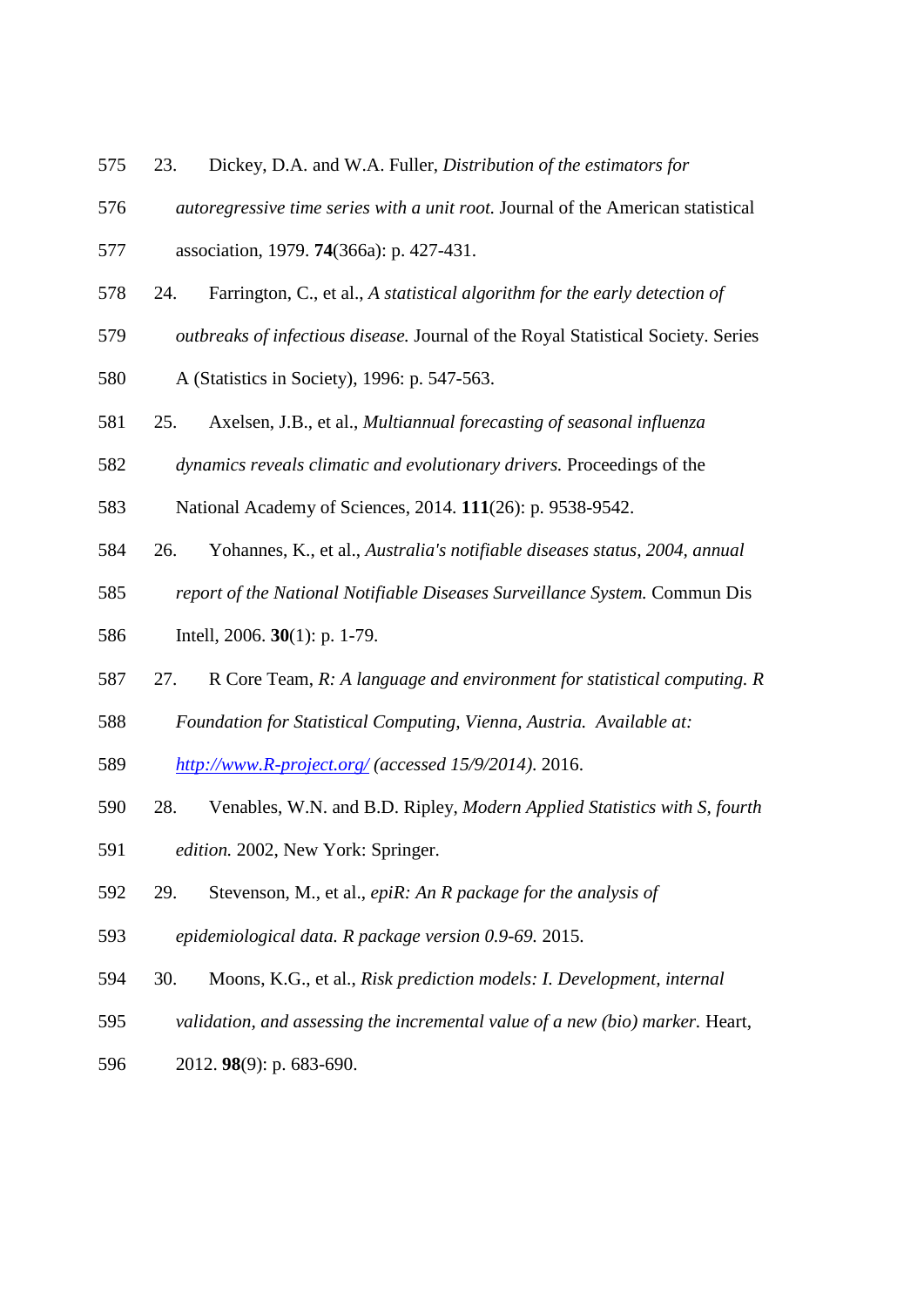- 31. Australian Government Bureau of Meteorology. *El Niño - Detailed*
- *Australian Analysis*. 2015; Available from:
- http://www.bom.gov.au/climate/enso/enlist/ (accessed 20/11/15).
- 32. Rahmstorf, S., *A semi-empirical approach to projecting future sea-level*
- *rise.* Science, 2007. **315**(5810): p. 368-370.
- 33. Lombard, A., et al., *Contribution of thermal expansion to present-day sea-*
- *level change revisited.* Global and Planetary Change, 2005. **47**(1): p. 1-16.
- 34. Woodruff, R.E. and H. Bambrisk, *Climate change impacts on the burden*
- *of Ross River virus disease*, in *Garnaut Climate Change Review*, R. Garnaut,
- Editor. 2008, Cambridge University Press: Port Melbourne.
- 35. Russell, R.C., *Mosquito-borne disease and climate change in Australia:*
- *time for a reality check.* Australian Journal of Entomology, 2009. **48**(1): p. 1-7.